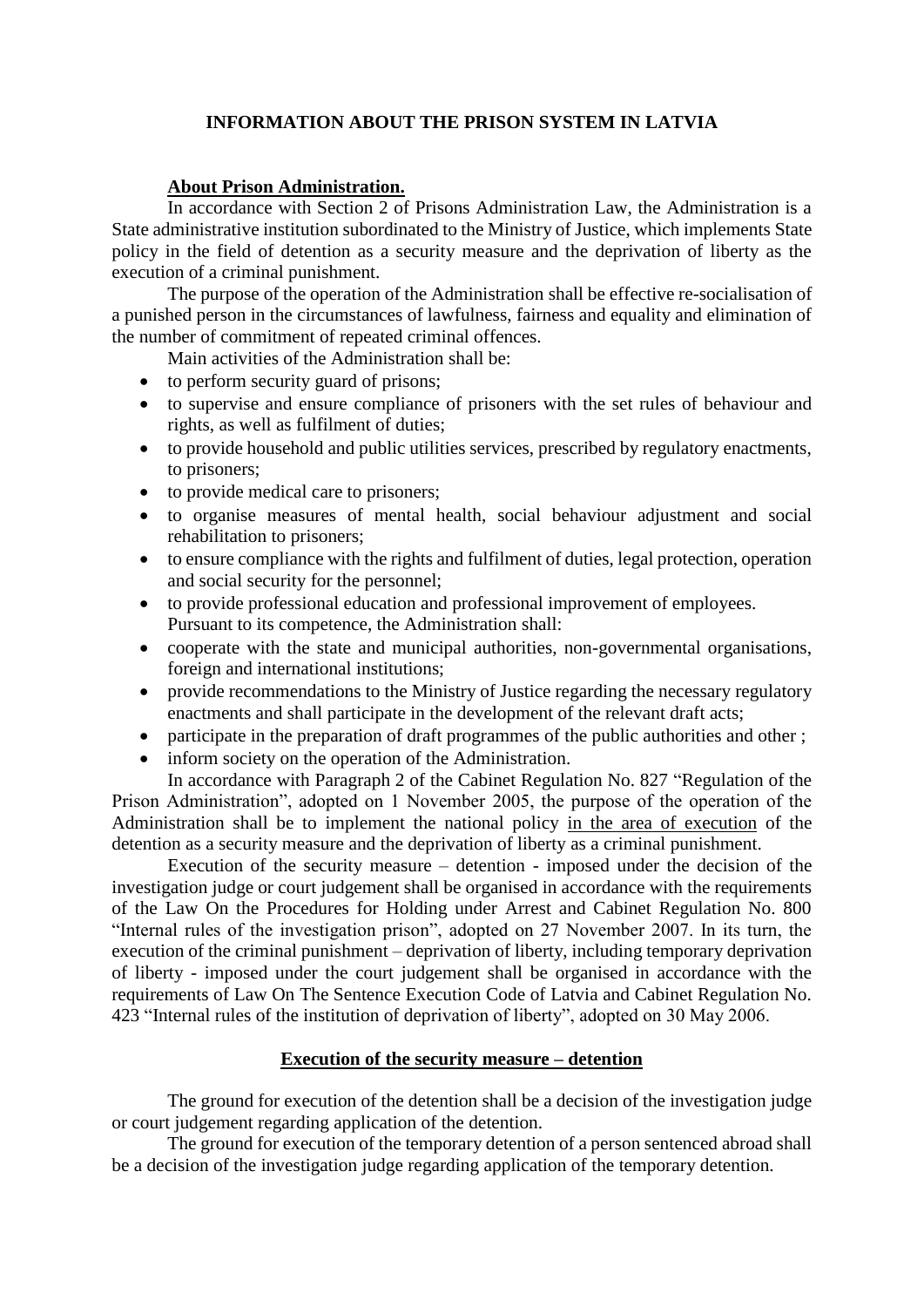A prisoner is a person, to whom the security measure – detention – has been applied by the investigation judge or court.

The provisions of the Law On the Procedures for Holding under Arrest shall be applied also to the person, who has been undertaken from a foreign country for serving the sentence or to whom the temporary detention has been applied, and who has been placed in the investigation prison.

If the sentenced person, on the basis of the decision of the court, prosecutor or prosecutor general of the Republic of Latvia, has been moved to the investigation prison or any department of the investigation prison established in another institution of deprivation of liberty due to the trial of the case in the court or investigation activities in the case, the scope of rights of the above mentioned person shall be determined by the Law On The Sentence Execution Code of Latvia.

Detention shall be executed in the investigation prison. Investigation prisons in the Republic of Latvia shall be established and liquidated by the Ministry of Justice.

In accordance with the order No. 1-1/492 of the Ministry of Justice of 30 December 2014 "Regarding the types of institutions of deprivation of liberty and number of prisoners to be placed therein", there are two investigation prisons in the Republic of Latvia – Riga Central Prison and Liepaja Prison, while departments of the investigation prison are established in five institutions of deprivation of liberty – Daugavgriva Prison, Jelgava Prison, Valmiera Prison, Ilguciems (Female) Prison and Cesis Educational Institution for minors.

The Cabinet shall regulate the internal rules of the investigation prisons.

Pursuant to the request of the person directing the proceeding, a detained person may be placed in specially equipped police premises for a time period, which is necessary for performance of procedural activities and court proceedings. Living conditions of the place of temporary detention shall be provided for the detained person there and the internal rules of the temporary deprivation shall refer to them.

### **PERSONAL FILE OD DETAINED PERSON.**

Employees of the investigation prison shall prepare a personal file for each detained person.

The personal file shall mandatory include the following documents:

- a decision of the investigation judge or court judgement regarding application of detention;

- dactyloscopic card of the detained person;

- a copy of the minutes of detention, if the person has been detained;

- a questionnaire of the detained person;

- photographs of the detained person and special signs thereof, as well as criminal characteristics of the detained person.

A personal file of the detained person shall include documents, providing information regarding the course of execution of the detention as well as administrative acts adopted with regard to the detained person.

A passport or a personal identity card, or a permit of the return shall be attached to the personal file of the detained person.

When moving the detained person from the investigation prison to the place of temporary deprivation or vice versa, the personal file of the detained person shall be sent with him/her.

#### **WHAT HAPPENS WHEN I ARRIVE AT THE PRISON?**

When placing in the investigation prison, the detained person shall be:

- registered by specifying his/her name, surname, personal identity number or year and date of birth (if a personal identity number has not been granted to the detained person in the Republic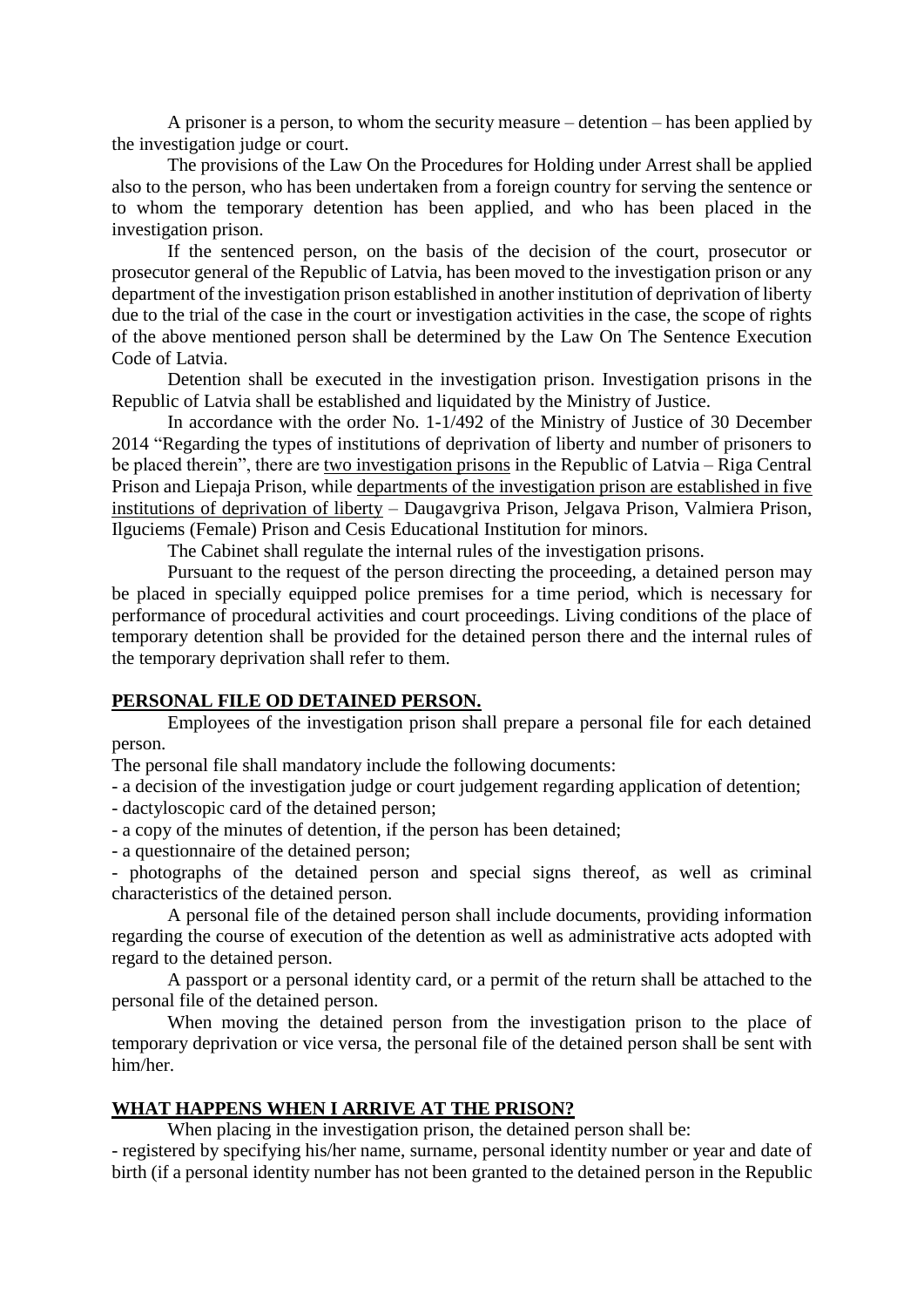of Latvia), court or investigation judge, who has adopted the decision regarding application of the security measure, and time, when the detained person has been placed in the investigation prison;

- skin-searched by an employee of the prison of the same gender and results of the skin-search shall be recorded in the minutes.

After placement in the investigation prison the administration shall promptly introduce the detained person in the language understandable to him/her (if necessary by inviting an interpreter) with his/her rights and duties, as well as shall inform on the officials, where the detained person may turn with complaints and requests. The detained person shall confirm by his/her signature that he/she has been introduced with the above mentioned information.

A detained person shall have the following rights:

- to inform the family or any other person regarding his/her place of location. The relevant expenses shall be covered from the funds of the investigation prison;

- to receive money transfer;

- to purchase food products and essential goods in the store of the investigation prison;

- to perform daily walk of at least one hour (in case of the relevant instruction made by a doctor – at least of one and a half hour);

- to contact with persons, being outside the investigation prison, by exchanging letters, as well as by using phone (pay telephone) of the investigation prison at least once per week. The permitted duration of the call shall be at least five minutes. Expenses for exchanging letters shall be covered by the detained person, but phone calls – by the detained person or the person, with whom he/she talks;

- to meet with relatives or any other persons for at least one hour at least once per month;

- to meet with counsel for defence, but for foreigners – also representative of the diplomatic or consular representative office of his/her country alone, without restrictions, considering the daily regime of the investigation prison;

- to subscribe for press editions as well as to use the library fund of the investigation prison;

- to wear personal underwear, clothing and shoes;

- to use personal small-sized household appliances – TV set (diagonal size of the screen - up to 50 cm) and video games to be connected to it, as well as a refrigerator, water heating equipment and a radio set (without voice recording options). The total weight of household appliances to be used for individual use shall not exceed 30 kilograms;

- to store the property permitted for individual use, food products purchased in the store of the investigation prison, to receive non-food products via shipments and parcels, in accordance with the procedure and in the quantity provided for by internal rules of the investigation prisons.

The detained person placed in the hospital of Liepaja Prison, pursuant to instructions made by a doctor, shall be provided with a possibility to contact with relatives or any other persons through video call. The number and duration of such video calls shall be determined, in accordance with the number and duration of meetings prescribed by this law.

The detained person shall have the following duties:

- to deliver to the administration of the prison the property that are not included in the list of property permitted for individual use, in accordance with the internal rules of the investigation prisons, or exceeds the quantity set therein;

- to comply with health checks and skin-search prescribed by this law and other regulatory enactments;

- to perform legal requirements of the administration of the investigation prison and internal rules of the investigation prisons;

- to comply with the daily regime set by the investigation prison;

- to clean the premises in the time set by daily regime of the investigation prison;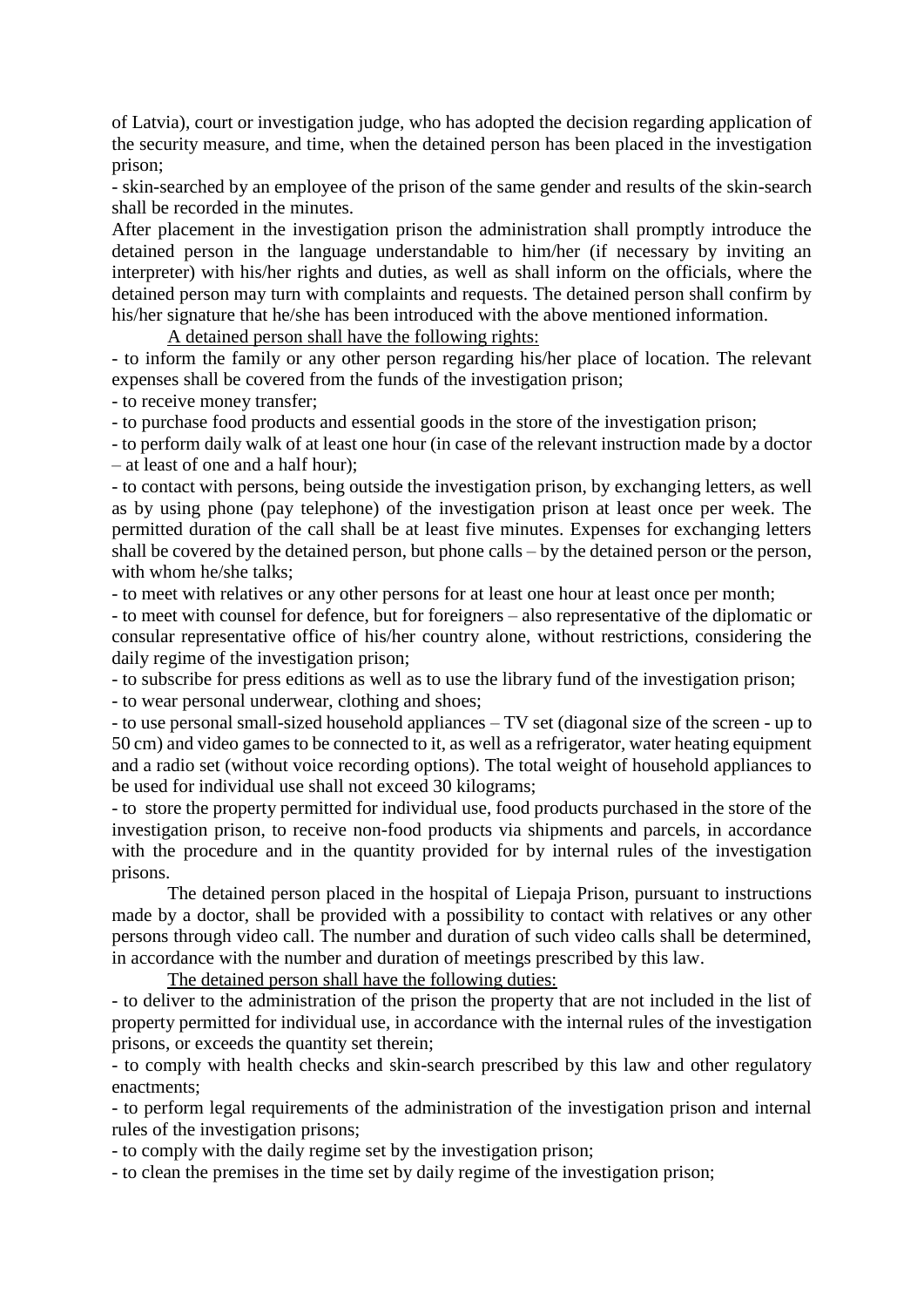- to carefully treat the property of the investigation prison;

- to maintain order in the premises of the investigation prison and to comply with the personal hygiene;

- to use medicals prescribed by medical treatment persons of the prison in the presence of the medical treatment person;

- to comply with the procedure for acquisition of photographs of the detained person and special signs of him/her, stipulated by this law and other regulatory enactments;

- to pay for the paid services provided by the Prisons Administration.

The detained person shall be entitled to write submissions to the state and municipal authorities.

## **WHAT HAPPENS TO MY PROPERTY?**

Internal rules of the investigation prisons shall determine a list and quantity of the property permitted for individual use in the investigation prisons. The detained person shall deliver the property, which are not included in the above mentioned list or exceed the quantity specified therein, for storage in the investigation prison.

When moving the detained person from the investigation prison to the place of temporary deprivation, the quantity of property specified in the list of property permitted in the cell of the place of temporary deprivation shall be left with him/her, but the rest of the property the detained person shall be delivered for storage to the investigation prison.

Property accepted for storage in the investigation prison shall be accounted and specified in the acceptance report. The report shall be signed by the detained person and employee of the prison, who accepts the property. A copy of the signed acceptance report shall be issued to the detained person.

Money that the detained person has failed to voluntary deliver, shall be alienated and, in accordance with the agreement with the person directing the proceeding, shall be transferred to the account of the general budget of the investigation prison for improvement of public utility and household conditions of detained persons.

Precious metals, precious stones and articles thereof that the detained person has failed to voluntary deliver, shall be alienated and delivered for sale to the State Revenue Service after agreement with the person directing the proceeding. Acquired funds shall be transferred into the income of the general budget.

Money, precious metals, precious stones and articles thereof that the minor person has failed to voluntary delivered, shall be issued to his/her parents or guardian.

## **THE DETAINED PERSONS PLACEMENT**

A detained person and a convict, who is placed in the investigation prison in cases prescribed by regulatory enactments regulating execution of criminal punishments, shall be placed in a closed room (cell) in the investigation prison.

The detained men and women, as well as the detained minor and adult shall be placed separately.

Pursuant to the instruction of the person directing the proceeding, persons detained in one criminal proceeding shall be placed separately.

The detained persons shall be placed separately from convicts, except for the case, when convicts are placed in the investigation prison due to committing another criminal offence.

Should the detained person be a judge, a person belonging to the judicial system, employee or former employee of the investigation authority, authority of execution of criminal punishment, public authority facilitating operational activities, municipal police or other public authority related to providing with the state and public security, his/her spouse or relative of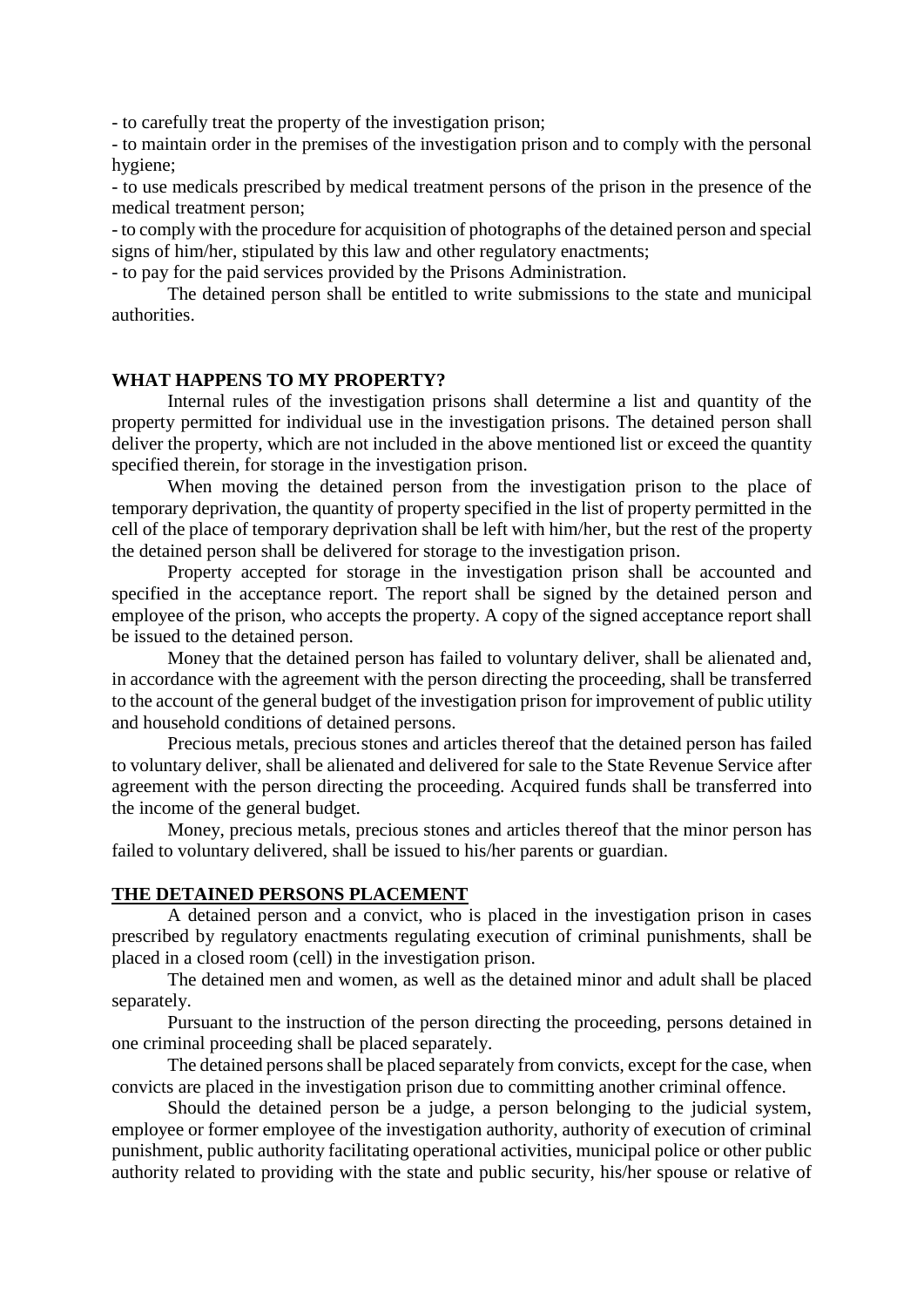the first degree, he/she shall be placed separately from other detained persons. The detained person, who has helped to disclose a crime committed by other person and to whom the court has reduced the punishment set by the judgement, in accordance with the procedure set by the Criminal Law, shall be placed separately from other detained persons, if he/she had requested for that.

The detained persons, who have not served any punishment in the place of deprivation of liberty prior to detention, shall be placed separately from other detained persons. The detained persons shall be placed in cells, taking into account the internal security as well as (as much as possible) personal features and psychological compatibility.

Pursuant to the request of the detained woman and consent of the Orphan's Court, also her children, who are under the age of three years, may be placed in the investigation prison.

If the detained woman stays in the investigation prison together with her child (children), her daily regime shall be aligned with the needs of the child (children) and it shall include a walk together with the child of at least one and a half an hour.

Children may stay together with their mother in the investigation prison up to the age of four years, being fully provided for by the state. At least three months prior to the day, when the child will reach the age of four years, the Administration of the investigation prison shall notify the Orphan's court pursuant to the place of residence of parents of the child that the time has expired, during which the child may stay together with the mother in the place to be held in imprisonment. The Orphan's Court shall examine conditions in the place of residence of the father of the child and deliver the child to the custody of the father. Should the delivery of the child to the father be not possible, the Orphan's Court shall make a decision regarding the custody of the child. When choosing the further place of residence of the child, the Orphan's Court shall take into account also the opinion of the mother of the child.

When a child is born to the detained woman, the administration of the investigation prison shall have an obligation to inform in writing the civil register office, within the territory of which the investigation prison is located, on the fact in order to register the birth of the child.

A decision of the head of the investigation prison regarding placement of the detained person in the investigation prison shall not be disputable and subject to appeal.

#### **CORRESPONDENCE**

Correspondence of the detained person with the national and international institutions for human rights, the Committee of Human Rights and Public Affairs of the *Saeima* (Parliament of Latvia), prosecutor's office, court, counsel for defence, the person directing the proceeding as well as correspondence of the detained foreigner with the diplomatic or consular representative office of his/her country or diplomatic or consular representative office thereof, which is entitled to represent his/her interests, shall not be subject to control and shall be sent for the means of the investigation prison.

Correspondence of the detained person with other public and municipal authorities shall be made at the expense of the means of the investigation prison in the case when there are no means in the personal money card of the detained person and the detained person disputes the administrative deed or factual activity of such authorities, or sends an application for receipt of the State provided legal aid.

A submission to the head of the Administration regarding the decision taken by the head of the investigation prison shall be sent at the expense of the means of the investigation prison.

#### **DRINKS AND MEALS**

The detained shall receive a warm dish three times per day, providing for regular vital functions of a body, as well as drinking water at any time.

The minor shall receive food, providing for valuable physical development of him/her.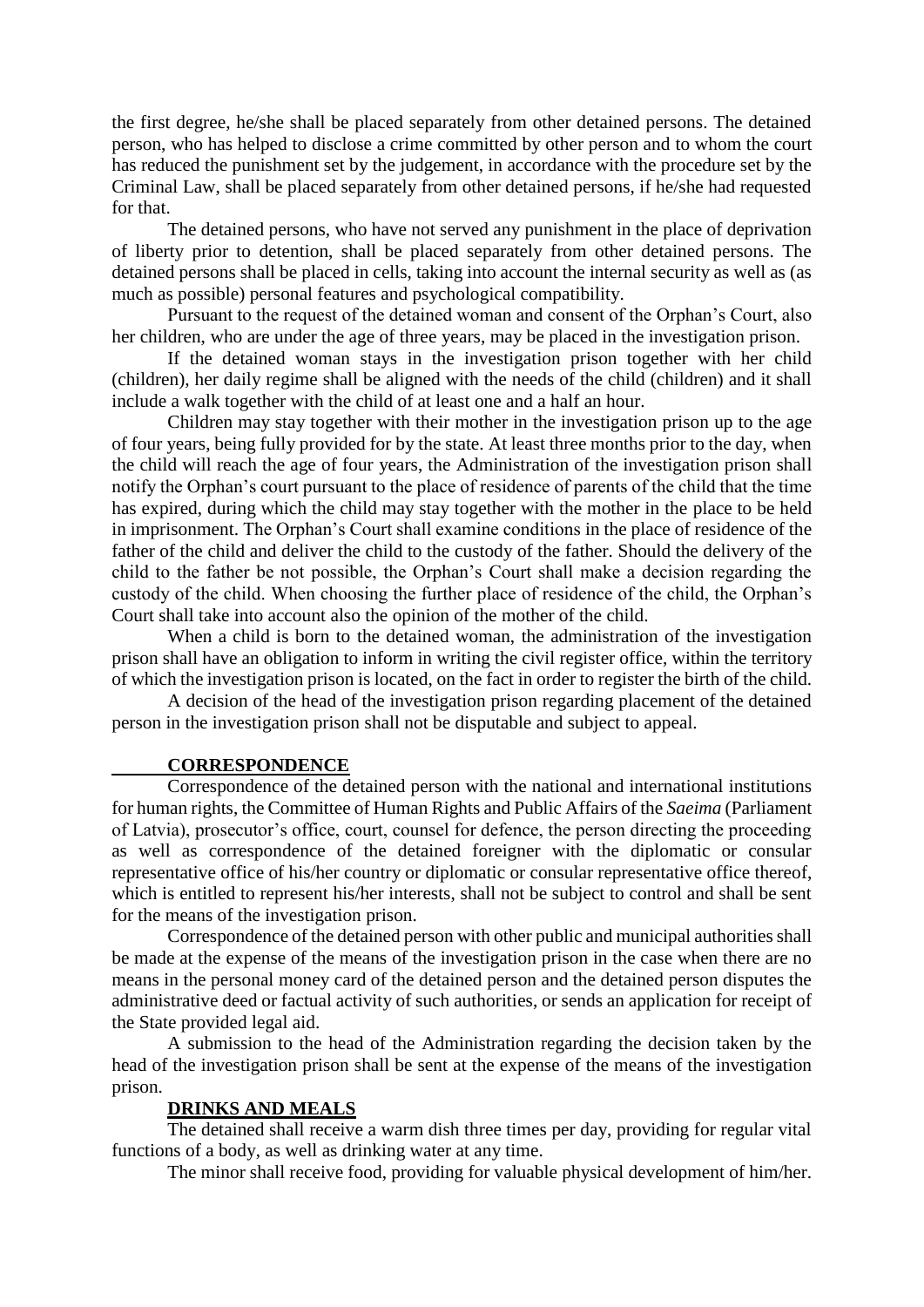## **WHAT WILL MY CELL BE LIKE?**

Natural lighting shall be provided in cells, where detained persons are located, but during the dark time of the day and night – artificial lighting, as well as air temperature not below  $+18^{\circ}$ C and ventilation shall be provided. Cells are equipped with a table, a stool (benches) and beds, as well as places for storage of personal belongings of the detained persons and toilet facilities are arranged, which shall be separated from the rest of the room. The living space shall not be below four square meters per one detained person.

An individual bed, bedding and towel are provided for the detained person in the investigation prison. A detained shall take a sauna or shower at least once per seven days and have clean bedclothes. A possibility to comply with the personal hygiene as well as an opportunity to wash his/her cloth and clothing is provided for the detained person.

## **ARRESTED PERSON'S MONEY AND NON-FOOD PRODUCTS**

The money which has been sent to an arrested person by transfer or paid in the cashier's office of the investigation prison shall not be issued to him or her, but transferred to the deposit account of the investigation prison in the Treasury and recorded in the personal money accounting card of the arrested person.

An arrested person may use the money on his or her personal money accounting card in the form of transfers with the intermediation of employees of the investigation prison for the purchase of food products and basic necessities in the shop of the investigation prison.

An arrested person may send money transfers only with a permission of the person directing the proceedings.

The money of the arrested person shall be stored in the investigation prison, forwarded and disbursed to the arrested person in euros. The money received in another currency shall be recalculated in euros according to the currency exchange rate used in accounting, at the beginning of the day when the money was received at the investigation prison.

An arrested person shall be permitted to receive only non-food products in consignments and parcels.

The procedures for accepting and issuing of consignments or parcels, as well as the list and quantity of such articles which may be received with consignments and parcels shall be determined by the internal regulations of investigation prisons.

Decision taken by the head of an investigation prison rejecting to accept things receiving of which in an investigation prison with consignments and parcels is not allowed, is not to be disputed nor appealed.

## **HEALTH CARE IN PRISON**

An arrested person shall receive granted by the state budget health care services in the amount and in accordance with the procedures stipulated by normative acts on financing and organising health care. An arrested person receives health care services that are not paid by the state budget in accordance with the procedure stipulated in the Medical Treatment Law.

In addition to the amount of medical care that is determined in the normative acts regarding financing and organising health care, an arrested person receives urgent dental care.

Health care of arrested persons is provided at the medical department of a prison or at the Prison Hospital of Latvia. In case an arrested person needs health care services providing of which is not possible at the investigation prison or the Prison Hospital of Latvia, the arrested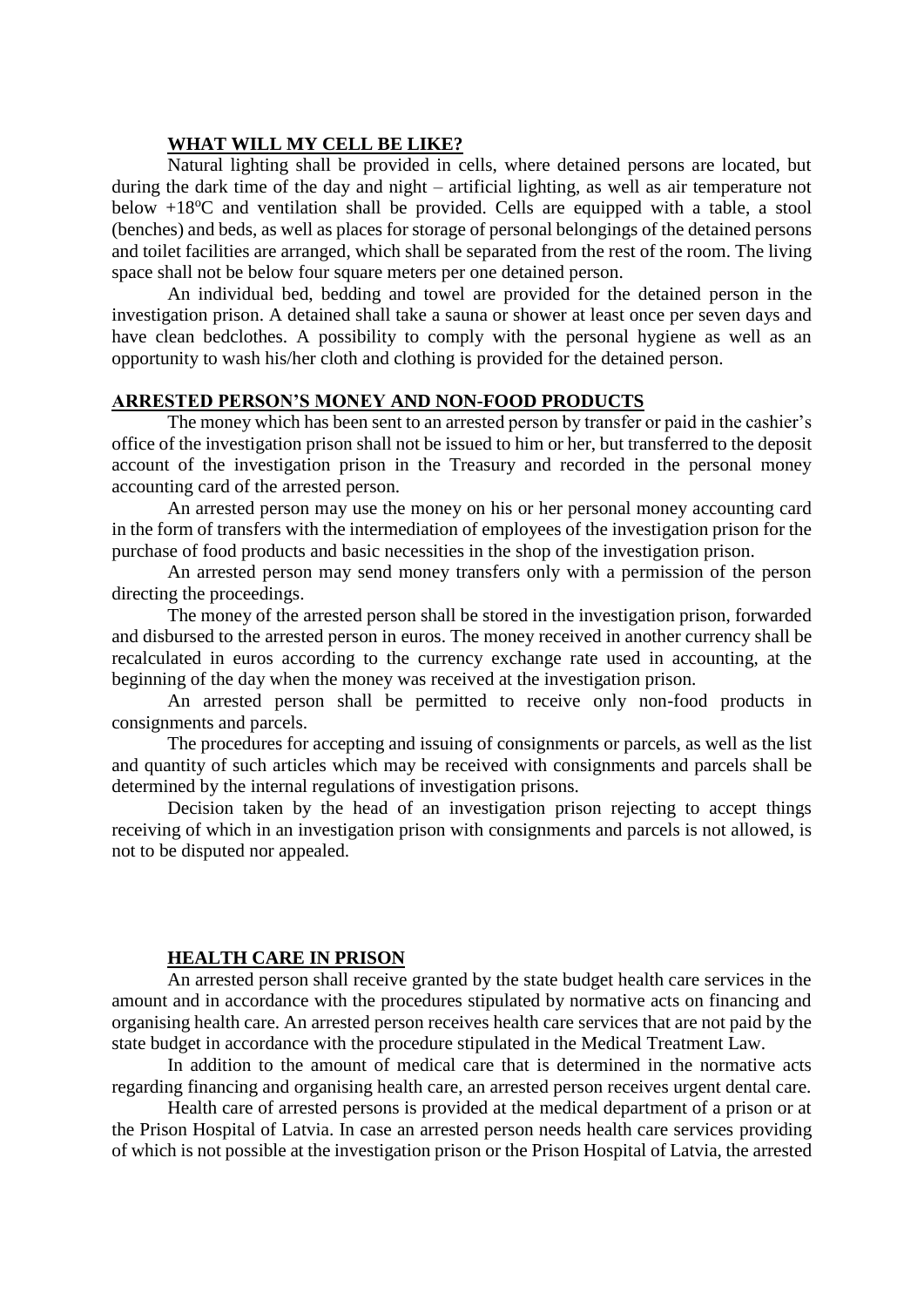person is transferred to such a medical institution outside the prison where the respective services are delivered.

In case an arrested person needs urgent medical aid providing of which is not possible at the prison, such aid is rendered to him or her in another medical institution outside the prison.

In cases mentioned in the second sentence of the first paragraph of this section, the prison administration provides conveyance of the arrested person and guarding thereof at the medical institution, whereas in case mentioned in the second paragraph of this section – guarding of the arrested person during entire period of receiving health care service.

Expenses of the health care services provided to arrested persons at the medical institutions outside the prison are covered by the administration of the investigation prison in the amount and according to the procedure determined by the normative acts on financing and organising health care.

An arrested person who is located at a medical institution outside a prison is obliged to be staying only in the rooms provided by a medical practitioner or a prison official.

An arrested person while located at a medical institution outside a prison is entitled to keep with oneself only products for personal hygiene. The rights provided in the Law On the Procedures for Holding under Arrest to have a daily walk, to receive consignments and parcels, rights to receive, send and use money transfers, meet with relatives or other persons, purchase literature and stationary, send and receive letters and telegrams, use personal household appliances, conduct phone conversations, purchase goods in a prison shop, keep with oneself food products excluding those that are delivered by the medical institution do not refer to an arrested person who is located at a medical institution outside a prison.

#### **SOCIAL REHABILITATION**

The main means for social rehabilitation of arrested persons shall be socially useful activities – acquisition of general, vocational and interest education, educating measures, employment, and psychological care.

The administration of the investigation prison shall ensure as much as possible that arrested persons acquire general, vocational and interest education.

Registered foundations and associations, as well as religious organisations after coordination with the Latvian Prison Administration shall be permitted to implement educating measures in investigation prisons within the scope of social rehabilitation of arrested persons.

The administration of an investigation prison shall employ an arrested person within the scope of social rehabilitation, if he or she has lodged a submission addressed to the head of the investigation prison and there is such an opportunity at the investigation prison.

An arrested person may be involved without remuneration only in upkeep and improvement of the investigation prison and the surrounding territory, as well in improvement of the cultural and everyday conditions of arrested persons. Such activities according to the daily regimen may last two hours a day. Upon a wish of the arrested person he or she may be employed in the abovementioned work for a longer period of time.

An arrested person shall be employed in a cell or in a specially equipped room at the investigation prison.

An arrested person shall be employed only in such work where determination of a piecework salary is possible.

An arrested person shall be employed by entering into a contract for work performance for a definite time period. Entering into such a contract shall be possible only with consent of the head of the investigation prison and the person directing the proceedings.

Regarding a decision taken by the head of the investigation prison not to allow an arrested person to conclude a contract for work performance, a complaint may be submitted to the Head of the Prison Administration. The decision of the Head of the Prison Administration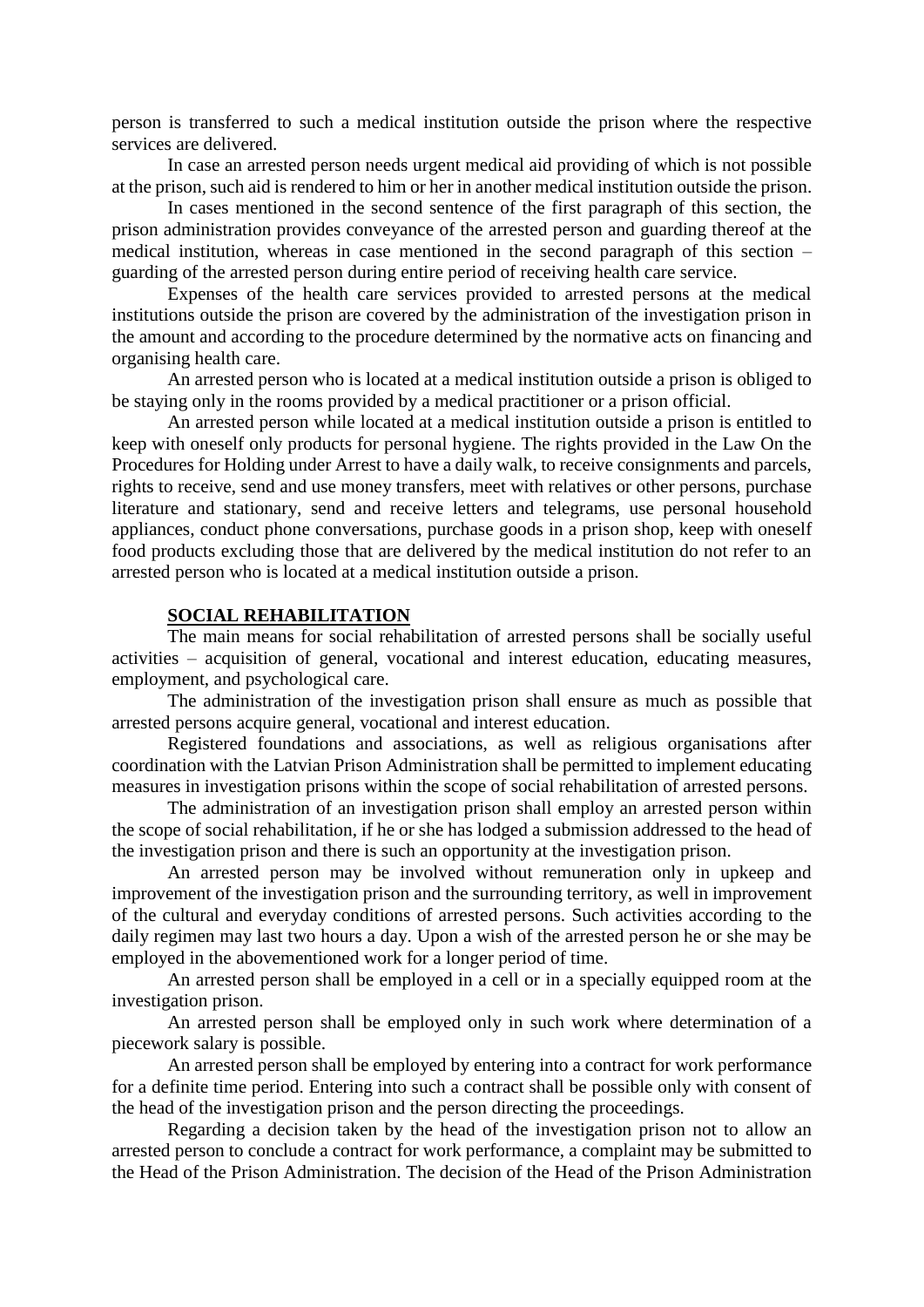may not be appealed. Regarding a decision of the person directing the proceedings not to allow an arrested person to conclude a contract for work performance, a complaint may be submitted in accordance to the procedure provided by the Criminal Procedure Law.

The payment determined for an arrested person may not be less than payment for equivalent work outside the investigation prison.

# **SPIRITUAL CARE OF AN ARRESTED PERSON**

Spiritual care of an arrested person shall be carried out by the chaplain service of the Latvian Prison Administration.

The chaplain service of the Latvian Prison Administration shall organise and coordinate religious activities of religious organisations at an investigation prison.

An arrested person has the right to request a chaplain that he invites a minister representing the faith of the arrested person.

The procedures by which an arrested person is allowed to meet a minister and to participate in religious activities of religious organisations shall be stipulated by the internal regulations of investigation prisons.

An arrested person is entitled to attend educational and religious events or individually meet with a minister. The head of the investigation prison or a person authorised by the abovesaid head may take a decision not to allow an arrested person to attend educational and religious events or individually meet with a minister if such limitations for the arrested person are determined by the person directing the proceedings or they are needed to observe the requirements of isolation, provisions of a medical practitioner and other reasons linked to security of the institution. The aforesaid decision of the head of the investigation prison or the person directing the proceedings a complaint may be submitted to the head of the Prison Administration. The decision taken by head of the Prison Administration may not be appealed.

## **PSYCHOLOGICAL CARE OF AN ARRESTED PERSON**

In case an arrested person needs psychological care, it is provided by conduction psychological examination, consulting or provided other kind of psychological assistance. If an attempt to commit suicide performed by an arrested person has taken place, the psychological assistance shall be provided immediately but no later than on the following working day after receiving the information or the assignment issued by the head of the investigation prison. In such a case the psychological examination shall be conducted by a psychologist.

## **CORRESPONDENCE AND TELEPHONE CONVERSATION**

Employees of an investigation prison shall control correspondence and telephone conversations of an arrested person (except the correspondence and telephone conversations with the institutions of the State and international human rights institutions, the Human Rights and Public Affairs Committee of the Saeima, the Prosecutor's Office, courts, advocate, person directing the proceedings, as well as the correspondence of an arrested foreign citizen with the diplomatic or consular mission of his or her residence country or the diplomatic or consular mission of such country, which is authorised to represent his or her interests). If the content of correspondence and telephone conversations endangers the rights of other person, democratic structure of the State, public safety, welfare and morals, ascertaining of the truth in criminal proceedings, as well as safety of places of imprisonment, the correspondence shall be intercepted or the telephone conversation shall be interrupted and the arrested person shall be explained the reasons for intercepting the correspondence or interrupting of the conversation.

## **PRIVILEGES**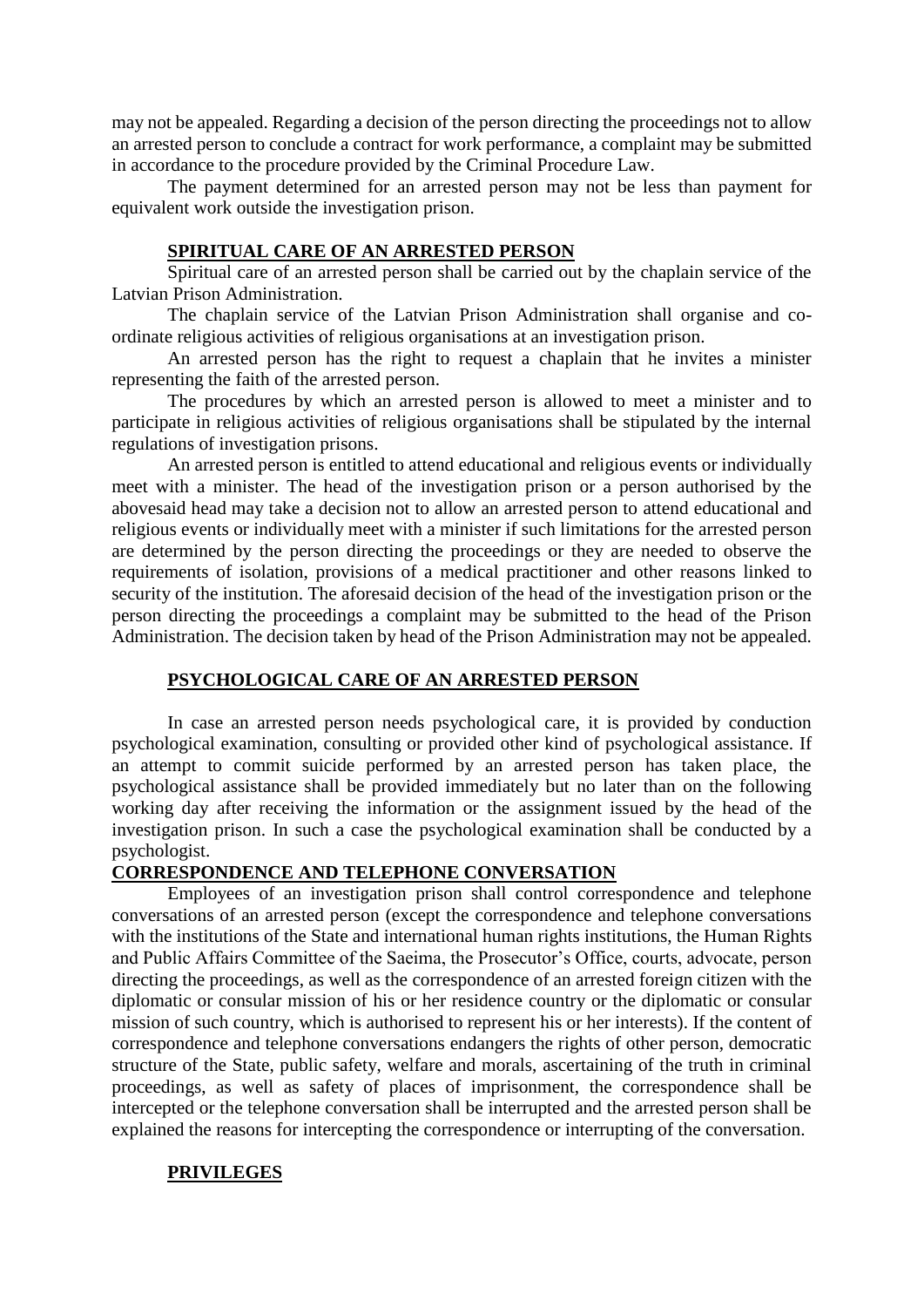The head of an investigation prison may apply the following incentives to an arrested person for exemplary behaviour:

- to express gratitude;

- to grant additional time for walk;

- to grant additional time for telephone conversations;

- to grant additional meetings with relatives or other person in the presence of a representative of the administration of the investigation prison.

# **PUNISHMENTS TO AN ARRESTED PERSON FOR THE VIOLATION OF THE INTERNAL REGULATIONS OF INVESTIGATION PRISON**

- the giving of a warning;

- the taking away of personal TV set or transistor radio (without the possibility of voice recording) for a time period up to one month and to transfer it for storage in the warehouse of the investigation prison or to return to persons who have given it to the arrested person for use; - the giving of a reprimand;

- a prohibition to purchase food products and tobacco products in the shop of the investigation prison for a time period up to one month;

- a prohibition of the current meeting with relatives or other persons;

- a prohibition of telephone conversations for a time period up to one month;

- the placement of an arrested person of legal age in a punishment isolation cell for a time period of up to 15 days;

- the placement of a minor arrested person in a punishment isolation cell for a time period of up to 10 days.

Minor arrested persons may not be applied a prohibition of meeting with the parents or guardian, as well as may not be applied a prohibition of telephone conversations with parents or guardian as a punishment, if such a prohibition has not been imposed by an investigation judge or court.

An entry regarding application of a punishment shall be made in the personal file of the arrested person.

An arrested person may be placed in a punishment isolation cell for a gross or systematic violation of the internal regulations of investigation prisons.

The following activities of an arrested person shall be considered as gross violations of the internal regulations of investigation prisons:

- physical resisting to an employee of the investigation prison or defamation and injuring his or her dignity;

- refusal to obey lawful requests of an employee of the investigation prison;

- physical influencing of other arrested persons or different infringement of their honour and dignity;

- use, storage or distribution of alcohol, narcotic or psychotropic substances;

- refusal to undergo an examination in order to verify whether the arrested person has used alcohol, narcotic or psychotropic substances;

- refusal to go to a medical treatment institution for the performance of medical examination, if the arrested person does not agree to undergo a test of alcohol concentration in exhaled air or its results;

- storage and use of a mobile phone, its spare parts and SIM card;

- taking part in a game of cards or other gambling in order to gain material or other benefits, extorting winnings;

- intentional damaging of the property of the investigation prison.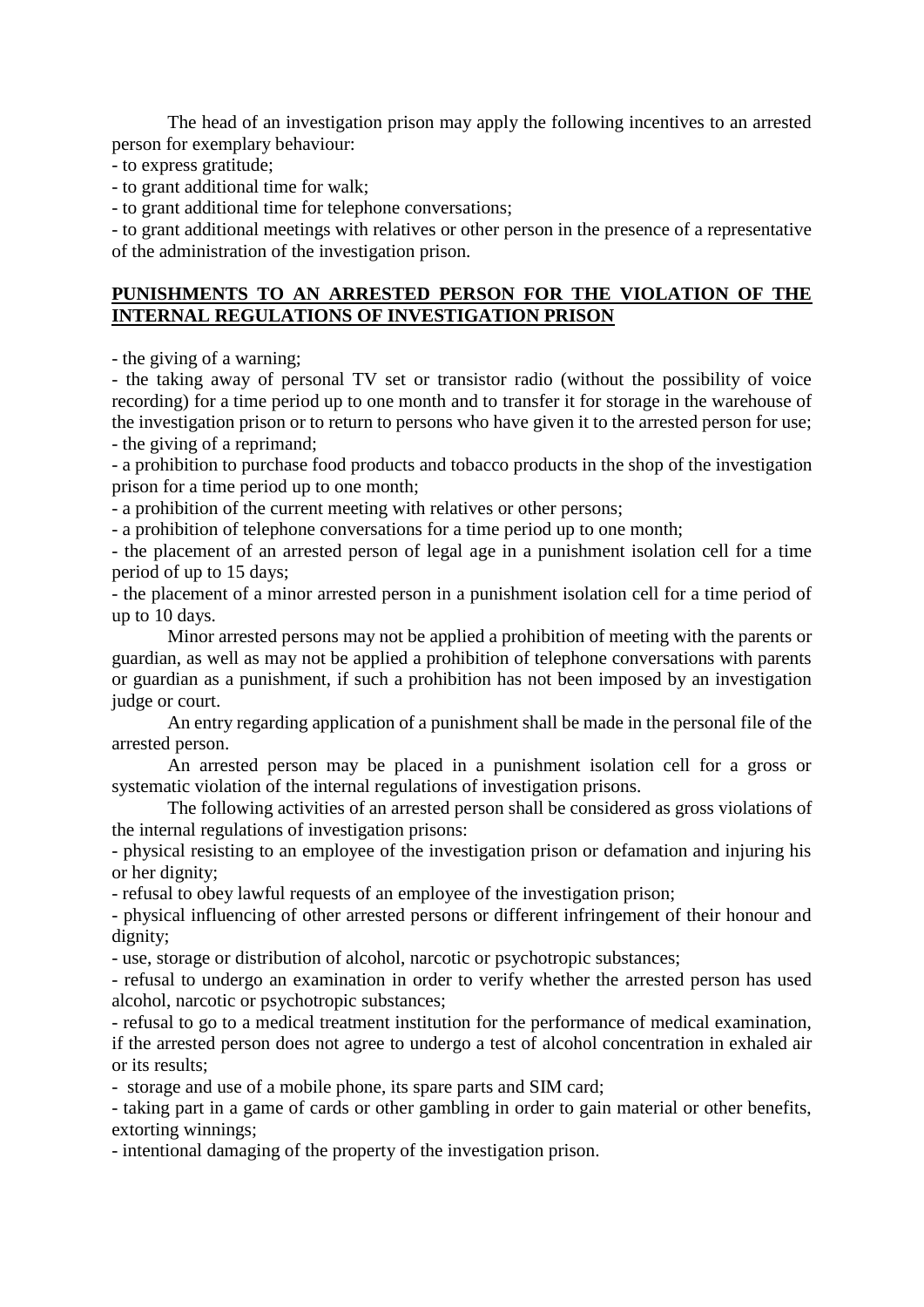Violations which have been committed two or more times during the last six months shall be considered as systematic violations of the internal regulations of investigation prisons.

An arrested person may be placed in a punishment isolation cell only if there is a physician's opinion that the health condition of the arrested person allows serving of such punishment.

Punishment – placing in a punishment isolation cell – shall not be imposed on an arrested pregnant woman, as well as a woman who is in an investigation prison together with an infant.

An arrested person is allowed to take personal hygiene items, glasses, contact lenses, stationary, envelopes, notes and documents related to the criminal care, as well as – with a permission of the doctor – technical assistance equipment and medicinal products to a punishment isolation cell.

An arrested person who is placed in a punishment isolation cell for violations of the discipline shall not be allowed:

- to use the right to a meeting;

- to purchase food products and tobacco products;

- to sent letters to private individuals or to receive letters from them;

- to use the right to telephone conversations;

- to use table games;

- to smoke.

Minor arrested persons who have been placed in a punishment isolation cell shall be allowed to maintain correspondence with the family.

# **An arrested person shall be released from an investigation prison in the following**

**cases:**

- an adjudication on revocation of arrest has been received;

- an adjudication on amending of the security measure has been received;

- the maximum time period of arrest provided for in the law has elapsed;

- the term of arrest exceeds the maximum term of the deprivation of liberty sentence stipulated in the Criminal Law, which may be adjudged by a court for a criminal offence of the committing of which the person has been accused;

- the term of arrest exceeds the sentence adjudged by a court;

- the term of arrest has elapsed and a decision to extend the term of arrest has not been received; - a request of a foreign state has not been received within 18 days from the day of detention in accordance with Section 771, Paragraph four, Clause 1 of the Criminal Procedure Law regarding execution of the deprivation of liberty sentence imposed in such foreign state together with the necessary annexes.

If the term of arrest has expired and a decision to extend the term of arrest has not been received, the arrested person shall be released in accordance with Section 314, Paragraph four of the Criminal Procedure Law.

An arrested person who is released from an investigation prison shall be issued a statement regarding release according to the sample provided for in the internal regulations of investigation prisons. The head of the investigation prison shall sign the statement and certify with a seal with the State coat of arms.

Prior to release an arrested person shall be issued the money on his or her personal money accounting card, his or her belongings, jewellery and documents upon signature.

An arrested person who is released from an investigation prison shall be covered the minimum expenses of the public transport for the purchase of a ticket to the place of residence in the territory of Latvia, but the place of residence of the person is outside Latvia – the minimum expenses of the public transport for the purchase of a ticket to the State border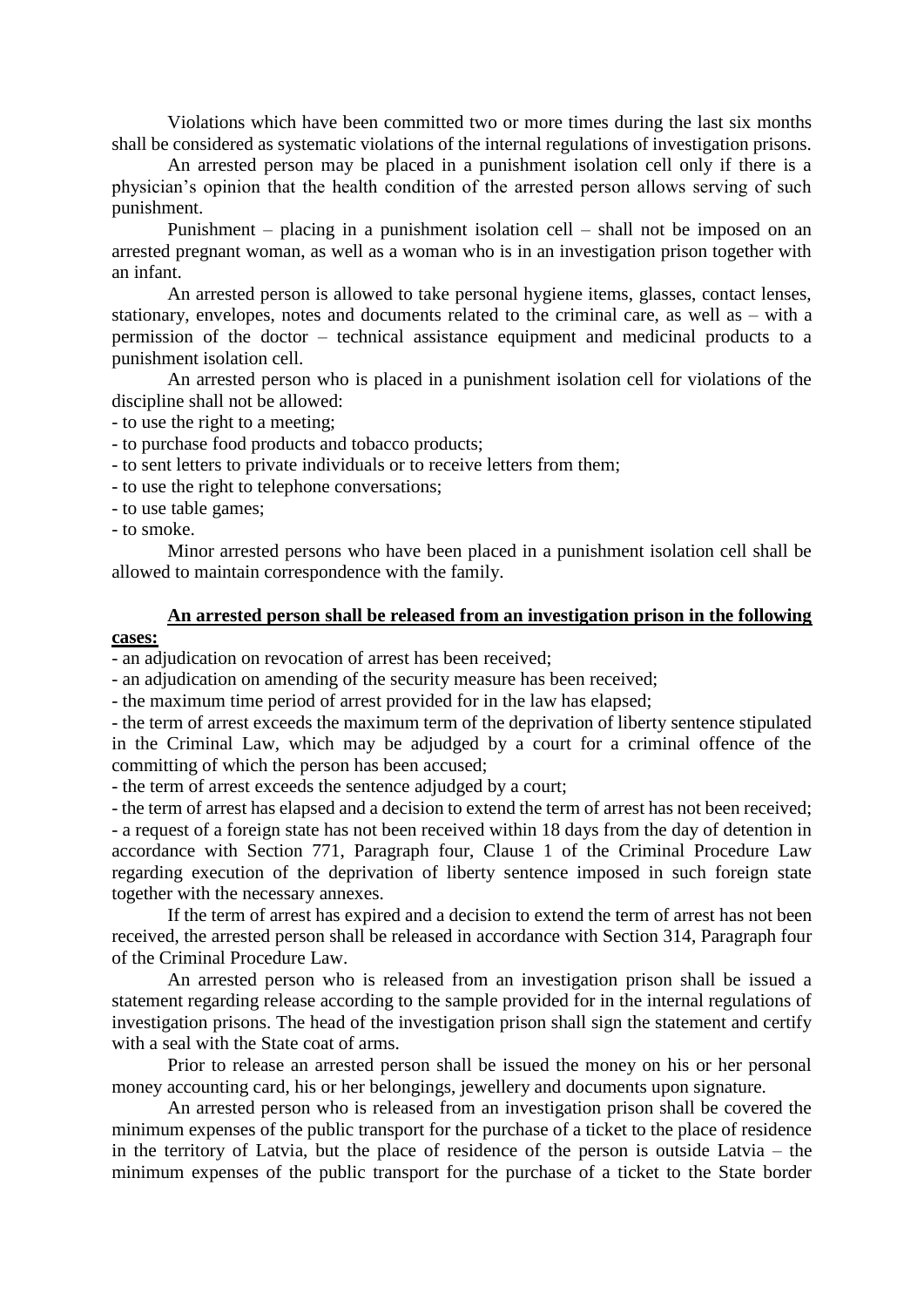crossing point or to the nearest railway station in the state with which Latvia has land border. The arrested person, who is released from an investigation prison, if necessary, shall be ensured with clothing appropriate for the season.

The relevant Orphan's court shall be informed regarding release of such minor arrested person from an investigation person who does not have parents or guardians so that it would settle the minor in a place of residence and solve his or her social security problems.

Within 10 working days after receipt of an order regarding execution of a judgment the person sentenced with deprivation of liberty shall be sent from an investigation prison to a deprivation of liberty institution for serving of the sentence.

Within 10 working days after receipt of an order regarding execution of a court decision the person sentenced with deprivation of liberty in a foreign state shall be sent from an investigation prison to a deprivation of liberty institution for serving of the sentence.

# **II EXECUTION OF A CRIMINAL PUNISHMENT, INCLUDING TEMPORARY DEPRIVATION OF LIBERTY**

The basis for the execution of a criminal punishment shall be a court judgement that has entered into effect, or an injunction of the public prosecutor regarding punishment, as well as a court adjudication which has not yet entered into effect and the appeal submitted in respect of which in accordance with the Criminal Procedure Law does not suspend the execution thereof.

In executing any form of criminal punishment the following fundamental principles shall be observed:

- guarantees laid down in the law against torture, and against inhumane or degrading application of punishment to a convicted person shall be fulfilled; the objective of punishment execution shall not be to cause physical suffering or to lower the self-esteem of a person, or to ostracise the person;

- discrimination against a convicted person on the basis of race, nationality, language, gender, social and financial status, political beliefs, religious convictions or other criteria shall not be permitted;

- all convicted persons are equal under the law.

The execution of a criminal punishment related to deprivation of liberty shall be suspended concurrently with a convicted person being transferred to a foreign state for further serving of the sentence or from the moment when a notification is received from the Ministry of Justice that the judgment has been rendered for execution in the foreign state.

The execution of a criminal punishment not related to deprivation of liberty shall be suspended from the moment when a notification is received from the Ministry of Justice that the judgment has been rendered for execution in the foreign state, except the confiscation of property and limitation of rights. The execution of property confiscation and limitation of rights shall be continued regardless of whether an adjudication of a Latvian court has been transferred for execution to the foreign state.

The execution of a criminal punishment shall be reinstated if the authority executing the criminal punishment receives a notification from the Ministry of Justice that the person has escaped from the foreign deprivation of liberty institution or that the execution of the criminal punishment not related to deprivation of liberty has been returned to Latvia.

Within the meaning of this Code the matter of a convicted person shall be suspended and shall not be terminated until the moment when a notification regarding full execution of the punishment in a foreign state is received from the Ministry of Justice.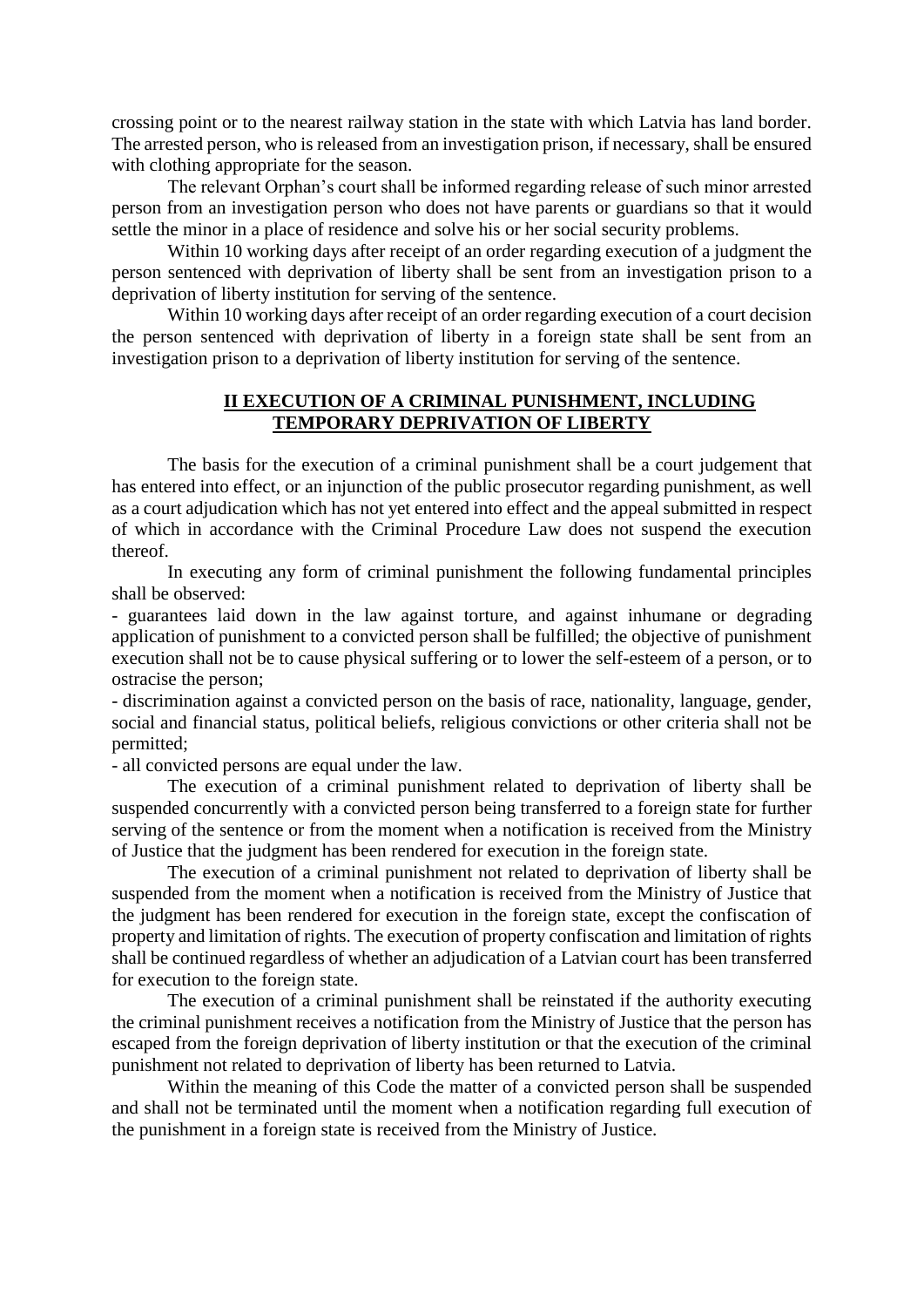Convicted persons shall serve their sentence in accordance with the laws and other regulatory enactments which are in force at the time when the sentence is served, provided that it is not otherwise laid down in a law or regulatory enactment.

All persons who have been convicted in Latvia shall serve their sentence in the territory of Latvia, provided that it is not otherwise laid down in international agreements binding on the Republic of Latvia.

Persons serving a sentence have duties and rights as are stipulated in laws, subject to the restrictions for convicted persons provided for by laws and such restrictions as result from a court judgement and the sentence serving procedure that for serving the respective sentence is provided by the Sentence Execution Code of Latvia.

## **TYPES OF PRISONS**

A deprivation of liberty sentence shall be executed in a closed prison, a partly-closed prison or an open prison, or in a juvenile correctional institution. Closed, partly-closed or open prison sections may be organised in a deprivation of liberty institution.

Convicted persons may also serve their deprivation of liberty sentence in the isolation sections or in the maintenance service of investigation prisons.

Persons of legal age who have been sentenced with deprivation of liberty shall serve their sentence in a closed prison, a partly-closed prison or an open prison, or in the isolation sections or the maintenance service of investigation prisons, but male minors so convicted shall serve their sentence in juvenile correctional institutions and female minors – in separate sections of women's prisons which have been arranged as juvenile correctional institutions. Conditions and an amount of rights of the sentence serving regime for the aforesaid persons shall depend on the respective type of a prison and the degree of the sentence serving whereof the person serves the imposed liberty deprivation punishment.

Deprivation of liberty institutions in the Republic of Latvia shall be established and liquidated by the Ministry of Justice.

In accordance with order No 1-1/492 from December 30, 2014 issued by the Ministry of Justice 'On types of the deprivation of liberty institutions and the number of the convicts to be located in them', in the Republic of Latvia there are nine deprivation of liberty institutions where convicted persons serve the imposed deprivation of liberty punishments: the Brasa prison, the Daugavgrīva prison, the Jelgava prison, the Jēkabpils prison, the Olaine prison, the Valmiera prison, the Vecumnieki prison, the Iļģuciems prison (for women), the Cēsis juvenile correctional institution, and also in two investigation prisons: the Riga Central prison and the Liepāja prison, respective type of sections of a deprivation of liberty institution.

The allocation of a convicted person in a specific deprivation of liberty institution shall be determined by the head of the Latvian Prison Administration taking into account medical, security and prevention of crime criteria. The decision taken by the head of the Latvian Prison Administration regarding the allocation of a convicted person in a deprivation of liberty institution may not be contested nor appealed.

The allocation of a convicted person in a specific department, unit and cell of the deprivation of liberty institution shall be determined by the commission of allocation of convicted persons established by the order of the head of the Latvian Prison Administration taking into account the vacant places in the cells, the psychological compatibility, health condition, attitude to smoking and the previous criminal experience of the convicted person.

A convicted person who has assisted to resolve a criminal offence committed by another person and who has been diminished the punishment determined in the adjudication pursuant to the provisions of the Criminal Law shall be allocated separately from other convicted persons if he or she has requested so.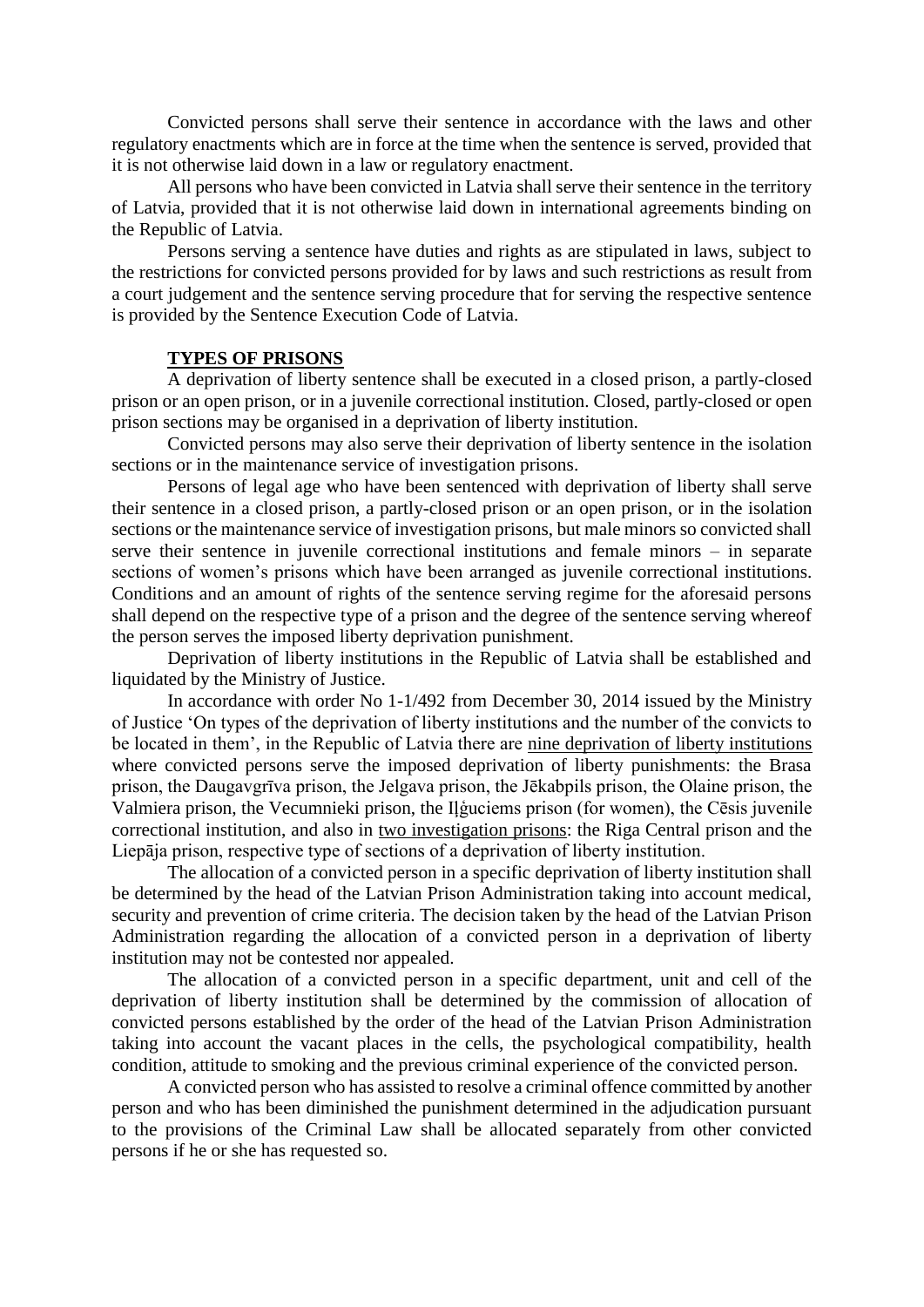If the convicted person is a judge, a person belonging to the courts system, an employee, former employee of an investigation institution, a criminal punishment execution institution, a government institution performing operative activities, local government police or other public institution involved in assurance the government or society security, his or her spouse or a first degree relative thereof, such a convicted person shall be allocated separately from the other convicted persons.

The decision taken by the commission of allocation of convicted persons may not be contradicted or appealed.

Persons sentenced with deprivation of liberty shall be conveyed to serve their sentence not later than within ten working days from the day the judgment has entered into lawful effect or from the day when the judgment has been assigned for execution.

The Latvian Prison Administration shall, within three working days from the day when a court order on execution of the judgment and a copy of the judgment was received, send a registered letter to the person sentenced with temporary deprivation of liberty, who at the time when the judgment has entered into effect or has been transferred for execution is not imprisoned, indicating in the letter the deprivation of liberty institution to which the person must arrive for serving of the deprivation of liberty sentence and the time, as well as informing the person of the liability laid down in the Criminal Law for evasion of serving the sentence. The time period between the day when the letter was sent and the day when serving of the sentence is commenced may not be less than ten working days.

If a person sentenced with temporary deprivation of liberty does not arrive at the deprivation of liberty institution to serve the sentence at the specified time, the head of the deprivation of liberty institution shall send a submission to the State Police in order to decide the matter on initiating criminal proceedings.

As soon as the convicted person commences serving of the sentence, the administration of the deprivation of liberty institution shall ensure him or her with the possibility of notifying relatives regarding the place where the sentence is being served.

A personal file shall be established in regard to each person sentenced with deprivation of liberty. Each person sentenced with deprivation of liberty shall be prepared photographs of the person and his or her unique features, as well as criminalistic characterisation of the person.

Convicted persons shall be admitted to a deprivation of liberty institution by the administration in accordance with the procedures laid down in the internal procedural regulations of the deprivation of liberty institution.

The administration of a deprivation of liberty institution shall, within 21 days after it has received an order from the judge on execution of the judgment, notify the foreign citizen convicted in Latvia or a person whose permanent place of residence is not Latvia of his or her right to express his or her will to serve the sentence in the country of his or her citizenship or the country of his or her permanent residence. The legal consequences of transferring a person for serving of the sentence in accordance with the provisions of the Criminal Procedure Law shall be explained to the convicted person.

Persons sentenced with deprivation of liberty who must serve their sentence in a deprivation of liberty institution may be left in an investigation prison, with a decision of the district, city or regional court prosecutor, for a time period of up to three months, but with a decision of the Prosecutor General – for a time period for up to six months, if it is necessary to conduct investigative activities, or with a decision of a court, which is taken in accordance with the examination of the matter in the court – for the time period specified for the examination of the matter.

If the convicted person is held criminally liable in another matter and the means of security determined for him or her is custody, the term for holding him or her in the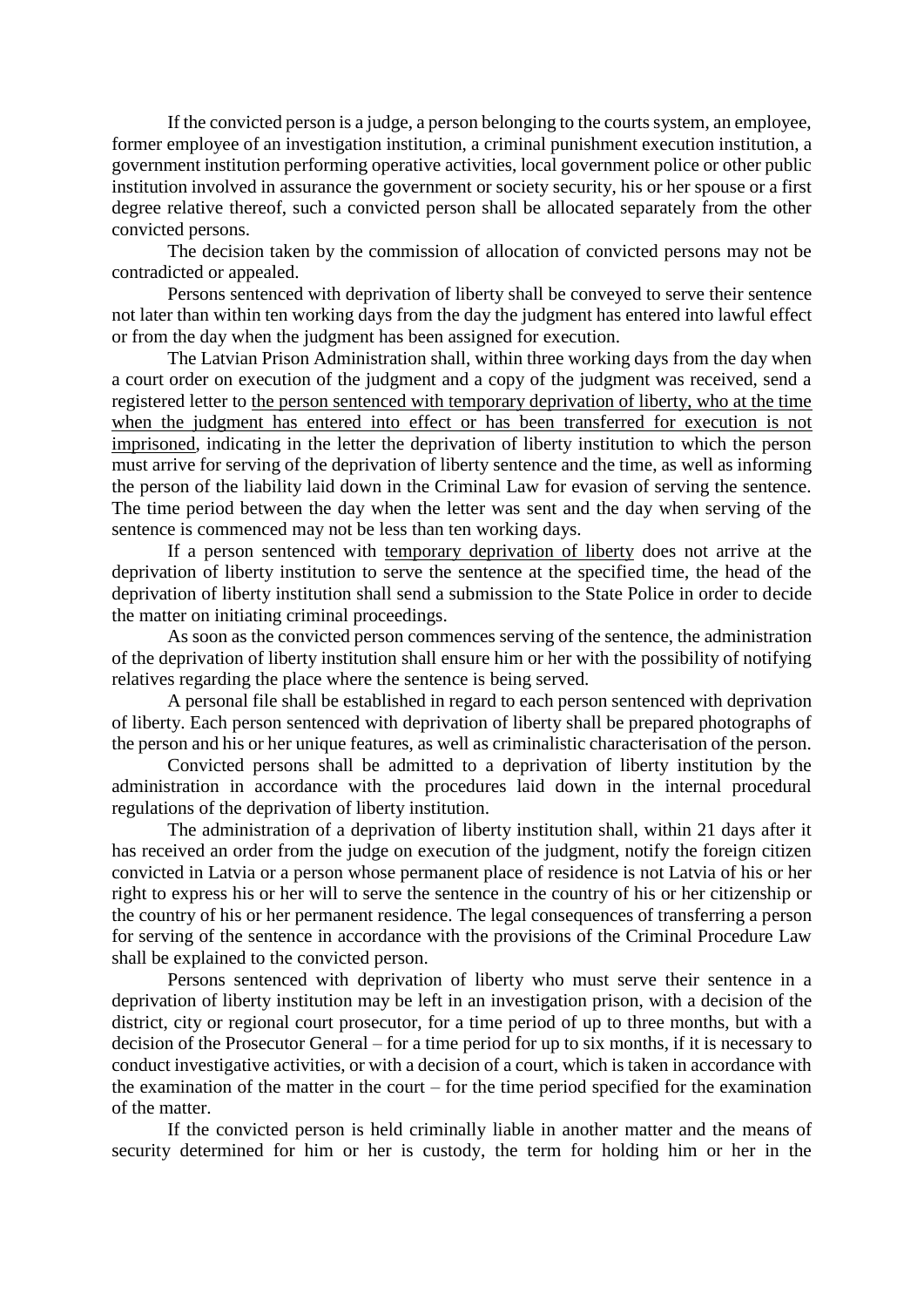investigation prison shall be determined in accordance with the provisions of the Criminal Procedure Law.

Transfer of a convicted person from deprivation of liberty institutions to an investigation prison shall be permitted: – in relation to court proceedings – according to a decision of the court for the time period of adjudication of the specific matter; – in relation to investigative activities in a matter regarding a criminal offence committed by the convicted person or another person, with a decision of the district, city or regional court prosecutor – for a time period up to three months, but a decision of the Prosecutor General of the Republic of Latvia, for a time period of up to six months. The extent of the rights of such a convicted person in an investigation prison is laid down in the Sentence Execution Code of Latvia. However the aforesaid conditions of transferring a convicted person to an investigation prison shall not apply to the convicted persons who serve their deprivation of liberty sentence in open prisons.

In deprivation of liberty institutions men and women, as well as minors and adults shall be held separately. Convicted persons whose personal characteristics and criminal experience negatively affect other convicted persons or who oppress and exploit other convicted persons shall also be held separately.

Persons who have been applied the security measure – custodial arrest – shall be held separately from convicted persons, except cases when they agree to being placed together or get involved in joint activities and the investigation institution, the Prosecutor's Office or a court which has the arrested person at the disposal thereof consents thereto.

The requirements laid down in the Sentence Execution Code of Latvia regarding separate holding of convicted persons shall not apply to hospitals of deprivation of liberty institutions. Persons who are undergoing medical treatment in such a hospital shall be held under such form of regime conditions as are determined for such persons.

The persons sentenced with temporary deprivation of liberty shall be held separately from other convicted persons in conformity with the provisions of the first sentence of Paragraph one of this Section, however, it shall be permitted to involve them in spiritual care and re-socialisation measures along with other convicted persons.

Convicted persons shall wear their personal clothing or the type of clothing stipulated in accordance with the internal procedural regulations of the deprivation of liberty institution. The requirements in relation to the appearance of a convicted person shall be laid down in the internal procedural regulations of the deprivation of liberty institution. Convicted persons shall be subject to search which shall be conducted by a person of the same sex.

Convicted persons in all types of prisons and juvenile correctional institutions, as well as separate sections of women's prisons which have been arranged as juvenile correctional institutions, shall be placed in locked premises or cells for the time provided for sleep but at the lowest level of the sentence serving regime in closed and partly-closed prisons – also during the time free from re-socialisation activities.

## **All convicted persons shall be subject to the progressive sentence execution system, except the persons sentenced with temporary deprivation of liberty.**

Progressive execution of sentence is based on differentiation of convicted persons within the framework of each type of deprivation of liberty institution and regime of a deprivation of liberty institution, as well as the transfer of convicted persons from a prison of one type to a prison of another type, taking into account the portion of the sentence served and the behaviour of the convicted person. Its objective is to achieve conformity of the sentence execution regime with the behaviour and re-socialisation level of the convicted person in ensuring execution of the sentence, and his or her optimal involvement in life after release.

Convicted persons shall commence serving the sentence at the lowest level of the sentence serving regime, except the persons sentenced with temporary deprivation of liberty and the convicted persons for whom the court has replaced the unserved part of the term of the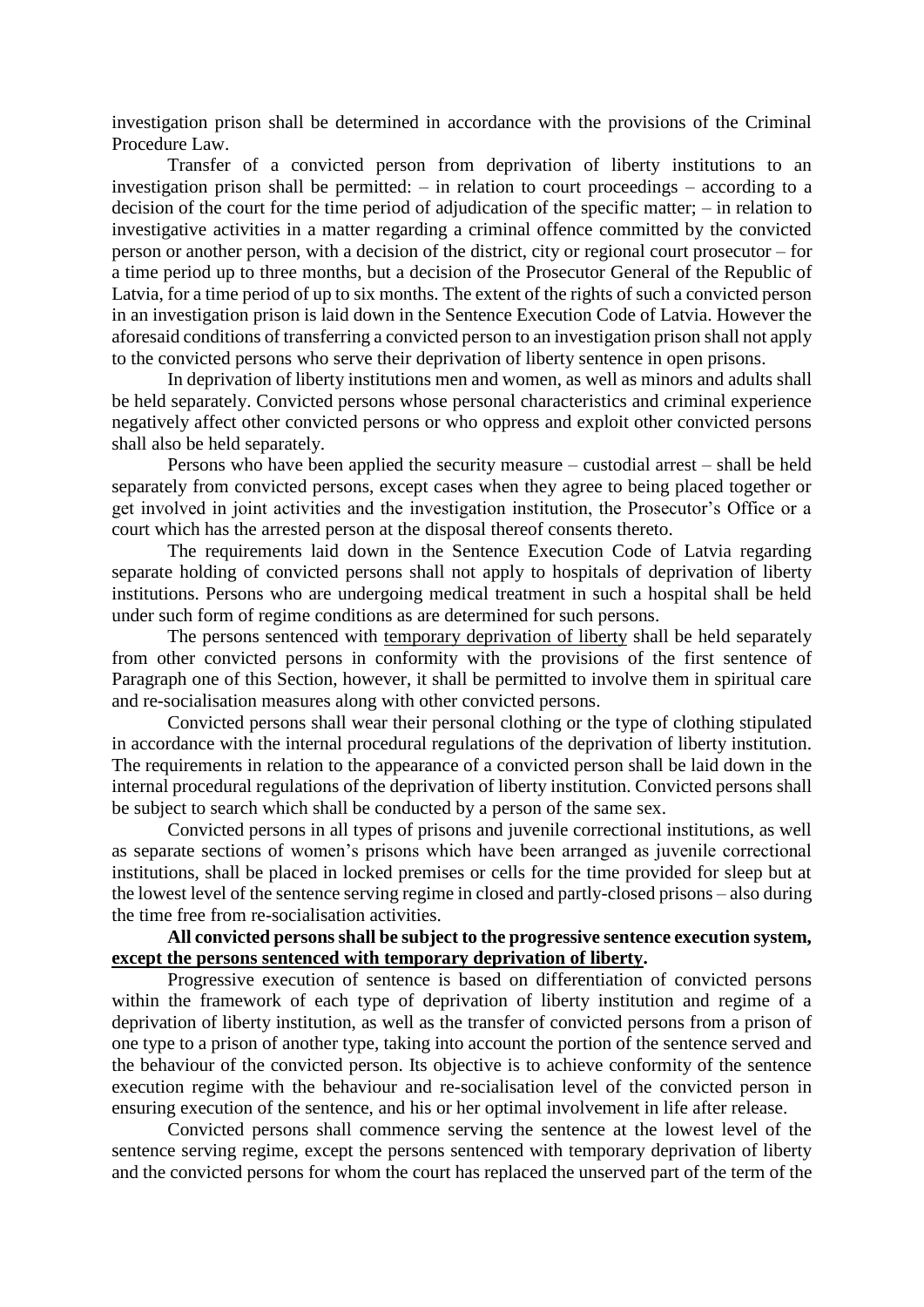sentence – community service or a fine – with deprivation of liberty. The persons sentenced with temporary deprivation of liberty and the convicted persons for whom the court has replaced the unserved part of the term of the sentence – community service or a fine – with deprivation of liberty shall serve the sentence only at the highest level of the sentence serving regime of a partly-closed prison.

Convicted persons in closed prisons shall serve their sentence at three regime levels – the lowest, medium and the highest level, but in partly-closed prisons – at two regime levels – the lowest and the highest. Levels of the service execution regime shall not be determined for convicted persons in open prisons and for minors in juvenile correctional institutions.

A sentence execution regime in closed and partly-closed prisons shall be determined by this Code which provides for the following regarding the sentence execution regime:

- gradual mitigation in order to prepare the convicted person for release and facilitate his or her return to normal life after serving of the sentence;

- enhancing in order to ensure behaviour of the convicted person corresponding with the requirements of the law.

A convicted person may be transferred from the highest level of the sentence serving regime of a closed prison to the highest level of the sentence serving regime of a partly-closed prison, and from the highest level of the sentence serving regime of a partly-closed prison to an open prison. In deciding the progress of a convicted person within the scope of the progressive sentence execution system, the following criteria shall be evaluated in accordance with the provisions of this code: whether one year has passed since the application of the sentence – placement in a punishment or disciplinary isolation cell – for violation of the sentence serving regime, or six months have passed since the application of the sentence provided for in this Code for another violation of the sentence serving regime or the convicted person has been subject to the incentive laid down in Section 68, Paragraph one, Clause 5 of this Code and the convicted person must be considered as not have been subject to an administrative punishment.

For separate gross violation of the sentence serving regime or systematic violation thereof according to a decision taken by the deprivation of liberty institution commission a convicted person may be reallocated from an open prison to the highest level sentence of the service regime of a partly closed prison, but from a partly closed prison to the lowest level of the sentence serving regime at a closed prison.

Provisions of the Sentence Execution Code of Latvia regarding the gradual mitigation, strengthening of the sentence serving regime or reallocation of a convicted person do not refer to the convicted persons with temporary deprivation of liberty.

In each deprivation of liberty institution by the order issued by the head of the Prison Administration an assessment commission shall be established that ensures the advance of convicted persons within the progressive sentence serving system and the allocation of convicted persons (also the allocation of with deprivation of liberty convicted persons transferred from a foreign country for sentence execution) at the deprivation of liberty institutions pursuant to the provisions of this code. The assessment commission shall take decisions in accordance with the Sentence Execution Code of Latvia when deciding upon mitigation or strengthening of the sentence serving regime within one particular type of prison or reallocation him or her to a different type of deprivation of liberty institution. When deciding on mitigation or strengthening of the sentence serving regime, the assessment commission shall take into consideration the conduct of the convicted person within the deprivation of liberty institution. The composition of the assessment commission, the agenda and the criteria of taking decisions is determined by the Cabinet of Ministers.

**Strictly regulated daily schedule shall be determined in deprivation of liberty institutions.**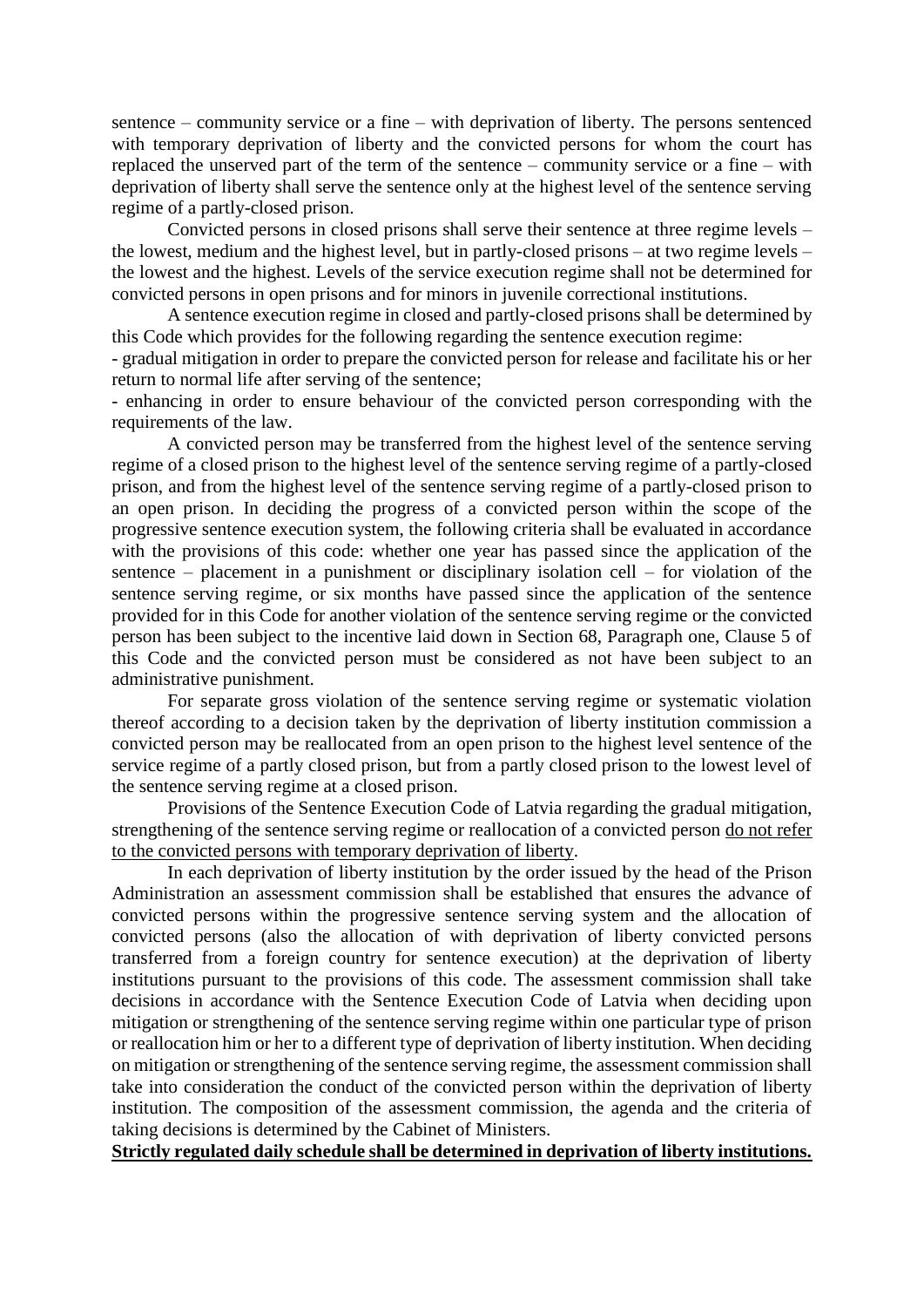Convicted persons shall not be permitted to keep in their possession money, valuables, or objects the use of which in deprivation of liberty institutions is prohibited. The prohibition to keep money and valuables in one's possession shall not apply to convicted persons who serve their sentence in open prisons. Unpermitted objects and money found in the possession of convicted persons shall be removed. Money shall be paid into the budget of the deprivation of liberty institution and it shall be used to improve the living conditions of the convicted persons. The list and quantity of objects and belongings which may be in the possession of convicted persons and the procedures for removal of money shall be regulated by the internal procedural regulations of the deprivation of liberty institution.

In accordance with the procedures laid down in the Sentence Execution Code of Latvia convicted persons shall be permitted to purchase food products and basic necessity goods by means of transfer, to meet with visitors, to receive consignments, parcels, printed matter and money transfers, to correspond and to send money transfers to relatives.

The postal consignments and parcels addressed to convicted persons shall be inspected. The correspondence of convicted persons shall be inspected by reading it, except the correspondence with the State and local government institutions.

The head of the deprivation of liberty institution or his or her authorised institution official has the right to request that visitors to the institution present identity documents, as well as to perform an inspection and search of such persons and their property.

Convicted persons are obliged to pay for the paid services delivered by the Prison Administration.

Convicted persons are permitted to purchase food products and basic necessity goods.

If convicted persons are not provided with work for a full month, they and disabled convicted persons, pregnant women, mothers breastfeeding children and minors have the right to purchase food products and basic necessity goods with money in their personal accounts.

The list of those food products and basic necessity goods which are permitted to be sold to convicted persons shall be regulated by the internal procedural regulations of the deprivation of liberty institution. Settlement for the goods purchased in deprivation of liberty institutions, except open prisons, shall not be made in cash but by transfer. The amount of money for which a convicted person is permitted to purchase goods in one month shall be stipulated in this Code.

Convicted persons, irrespective of the regime determined for them, shall be permitted without restriction to purchase literature in the book marketing network, subscribe to newspapers and magazines and purchase writing materials with funds from their personal account.

#### **VISITS**

The persons sentenced with deprivation of liberty, except persons sentenced with temporary deprivation of liberty, shall have an opportunity to meet their relatives and other persons without the presence of a representative of the deprivation of liberty institution in accordance with the procedures and extent laid down in the Sentence Execution Code of Latvia: short visits – from one to two hours in order to facilitate the maintaining and renewal of socially useful contacts; long visits – from six to forty-eight hours in order to facilitate the maintaining of kinship and family contacts.

The persons sentenced with temporary deprivation of liberty shall have an opportunity to meet their relatives and other persons without the presence of a representative of the deprivation of liberty institution in accordance with the procedures and extent laid down in the Sentence Execution Code of Latvia: short visits – from one to two hours in order to facilitate the maintaining and renewal of socially useful contacts.

During long-duration visits the convicted persons shall be permitted to stay with their relatives – parents, children, adopted persons, siblings, grandparents, grandchildren or a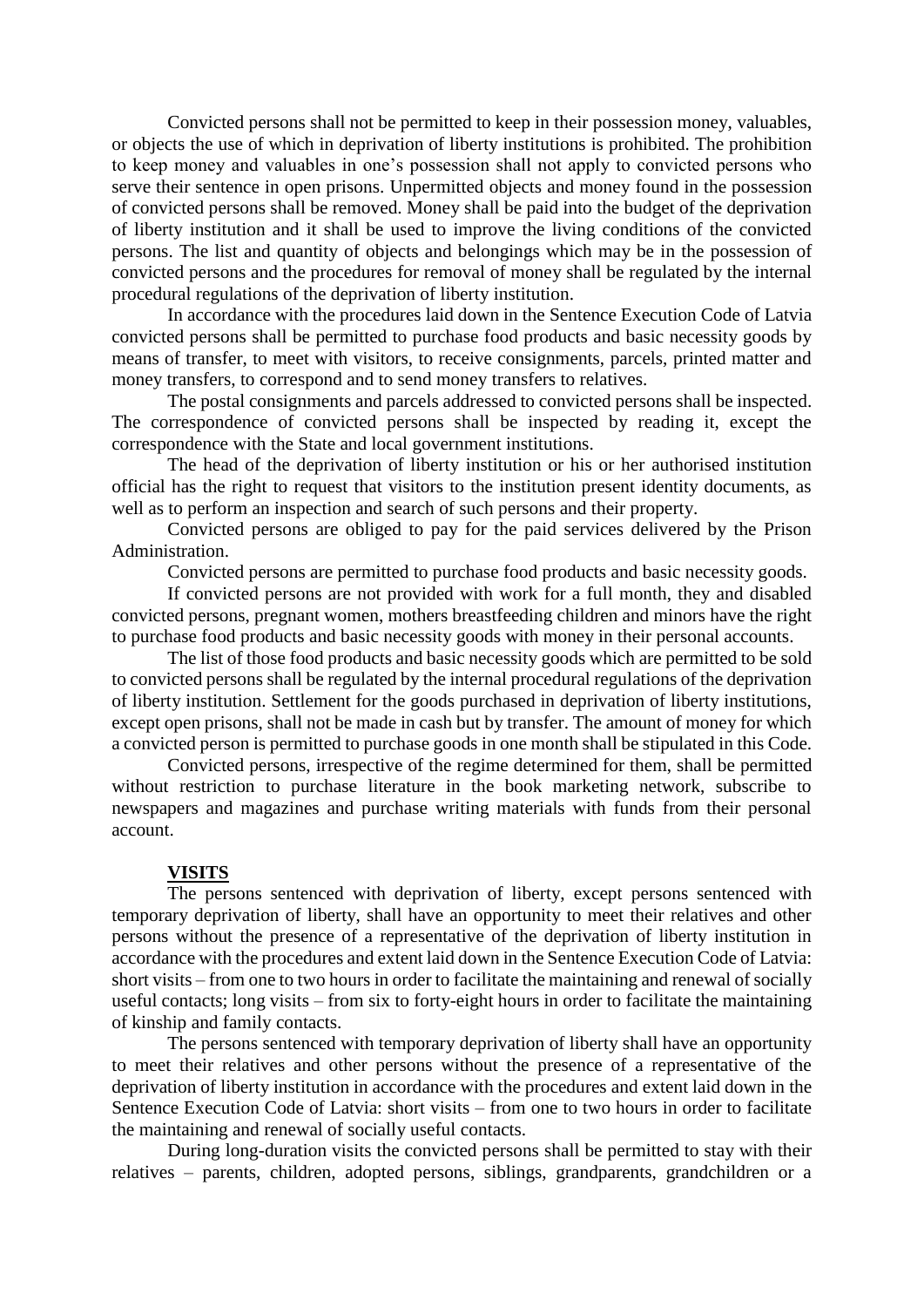spouse. According to the decision of the administration of the deprivation of liberty institution short-duration visits with other persons may be permitted provided that the convicted person has had a common household or a common child with this person before commencing serving of the sentence.

When registering marriage convicted persons, in addition, may be granted a longer meeting of up to 48 hours with the permission of the deprivation of liberty institution.

Convicted persons shall not be permitted to meet arrested persons and the persons who are serving a sentence in other deprivation of liberty institutions. The head of the deprivation of liberty institution may forbid, according to his or her decision, that the convicted person meets a particular person for security considerations.

According to a written submission of a convicted person and with the permission of the head of the prison, telephone conversations, at the expense of the convicted persons or persons with whom the conversations are conducted, may be substituted for short or long-duration visits.

A convicted person who has been placed in the Prison hospital of Latvia according to the doctor's prescriptions a short-duration meeting may be replaced by possibility to communicate to the relatives or other persons by means of a video call. The number and duration of such video calls is determined according to the number and duration of shortduration meetings provided in this code for the respective level of the sentence serving regime which is imposed to the convicted person for his or her sentence serving.

A convicted person shall be permitted to meet with an advocate, sworn notary and a State provided legal aid worker for the receipt of legal aid in accordance with the procedures laid down in laws and regulations. The number of such meetings shall not be restricted and they shall not be included in the number of short or long-duration visits provided for in the Sentence Execution Code of Latvia and shall take place in the deprivation of liberty institution during working hours. Meetings with an advocate shall not be controlled. Meetings with a sworn notary and a State provided legal aid worker shall take place under visual control conditions.

There shall be a Chaplain Service in a deprivation of liberty institution. The Chaplain Service shall be subordinate to the Prison Administration. Lawfully registered religious, benevolent and charitable societies shall be permitted to carry out moral development activities in deprivation of liberty institutions.

#### **CONSIGNMENTS**

In deprivation of liberty institutions only non-food goods shall be permitted to be received by way of consignments and parcels.

In closed prisons, partly-closed prisons and juvenile correctional institutions convicted persons who are permitted to wear personal clothing may receive such clothing by way of consignments and parcels.

Convicted persons shall be permitted to receive 12 consignments or parcels a year. Persons sentenced with temporary deprivation of liberty shall be permitted to receive one consignment or parcel a month or one consignment or parcel during the term of serving the sentence if the term is less than one month. Print publications and laws and regulations shall not be deemed to be consignments or parcels.

The decision taken by the head of the deprivation of liberty institution to reject accepting goods that are not allowed to be received with parcels or consignments in the deprivation of liberty institution may not be contested or appealed.

## **TV SETS**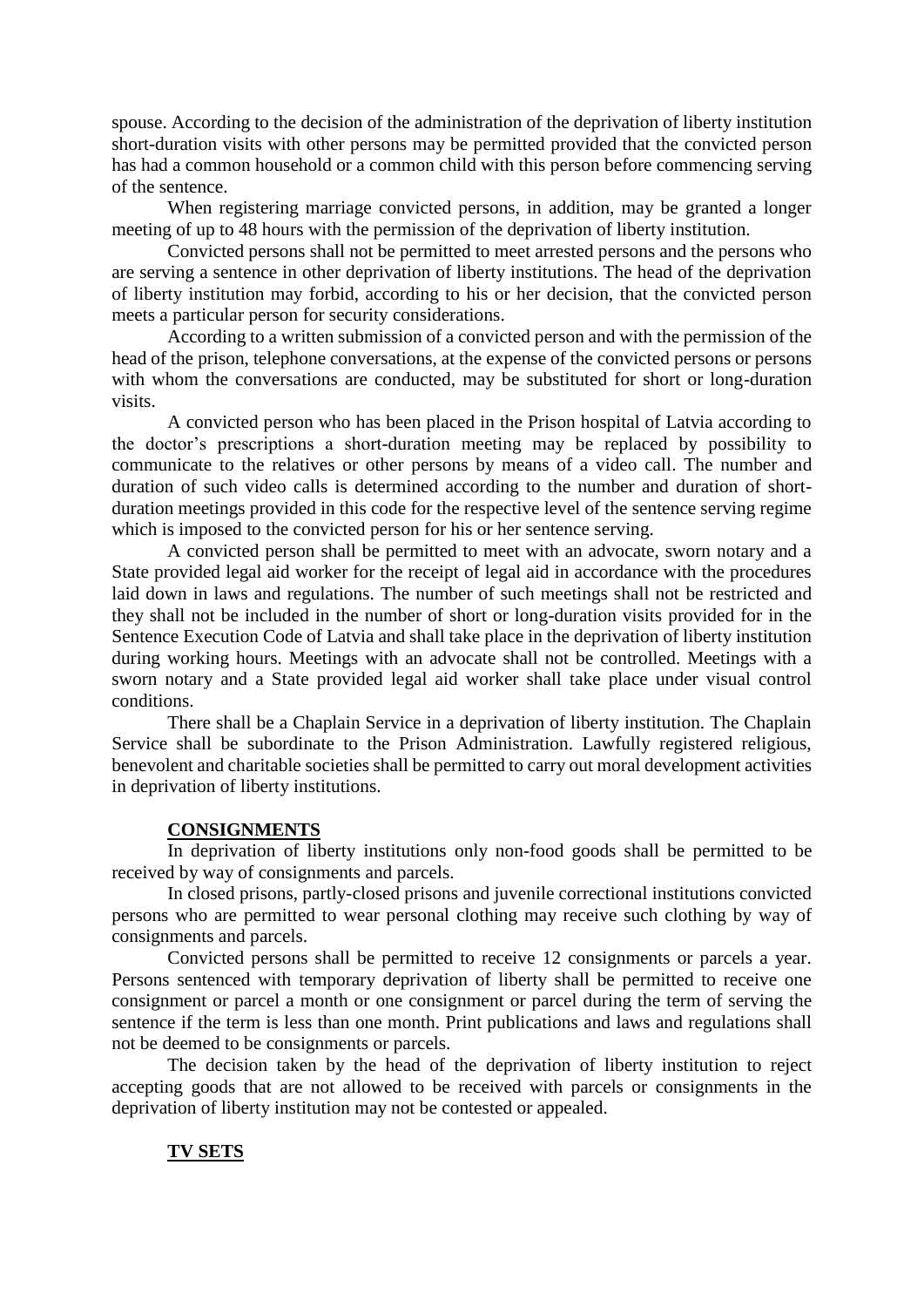Convicted persons shall be permitted to use TV sets and transistor radios (without the possibilities of voice recording) of the deprivation of liberty institution and personal TV sets and radio receivers (without the possibilities of voice recording) at the time and in accordance with the procedures laid down in the internal procedural regulations of the deprivation of liberty institution. A complaint may be submitted to the head of the Prison Administration regarding the decision by the head of the deprivation of liberty institution to forbid a convicted parson to use his or her personal TV set and transistor radio (without the possibilities of voice recording) or other personal household utensils. The decision of the head of the Prison Administration may not be contested nor appealed.

## **MONEY TRANSFERS**

Persons sentenced with deprivation of liberty shall be permitted to receive money transfers without restriction and send money transfers to relatives, but with permission of the administration of the deprivation of liberty institution  $\Box$  also to other persons. Money which has been sent to a convicted person by mail or by telegraph shall not be issued to the person but shall be paid into his or her personal account; convicted persons who are serving their sentence in open prisons are the exception.

The deprivation of liberty institution shall keep custody of, forward and disburse the money of a convicted person to the convicted person in euros. Money received in other currency shall be converted into euros according to the currency exchange rate to be used in accounting at the beginning of the day on which the money is received at the deprivation of liberty institution.

A convicted person by way of a written submission, which addressed to the head of the deprivation of liberty institution, may request that a release fund be established for him or her. Upon receipt of such a submission the head of the deprivation of liberty institution shall without delay assign a relevant official to organise an individual release fund cash accounting card for the convicted person.

A convicted person may request not more than once per month by way of a written submission that money from his or her personal cash accounting card be paid into his or her release fund cash accounting card. There shall be no restrictions stipulated as to the amount of money that may be accumulated in a release fund.

A convicted person may not utilise the money accumulated in a release fund during the serving of a deprivation of liberty sentence, and it shall be disbursed to him or her on the day when the convicted person is released from the deprivation of liberty institution.

In exceptional cases, based upon a written submission from the convicted person, the head of the deprivation of liberty institution may permit the money accumulated in a release fund by the convicted person to be used in the deprivation of liberty institution or in an existing health care institution outside of it during the serving of a sentence, if the deprivation of liberty institution physician is of the opinion that such health care is necessary, and such health care services are not paid from State budget funds.

#### **CORRESPONDENCE**

Convicted persons shall be permitted to send and receive letters and telegrams without restriction as to their number.

The administration of the deprivation of liberty institution shall issue the letters and telegrams addressed to convicted persons to them, as well as send their letters and telegrams to the addressees not later than within three days from the day when the letter or telegram was received or handed over.

Letters and telegrams addressed to convicted persons and to be sent to their addressees may be seized if: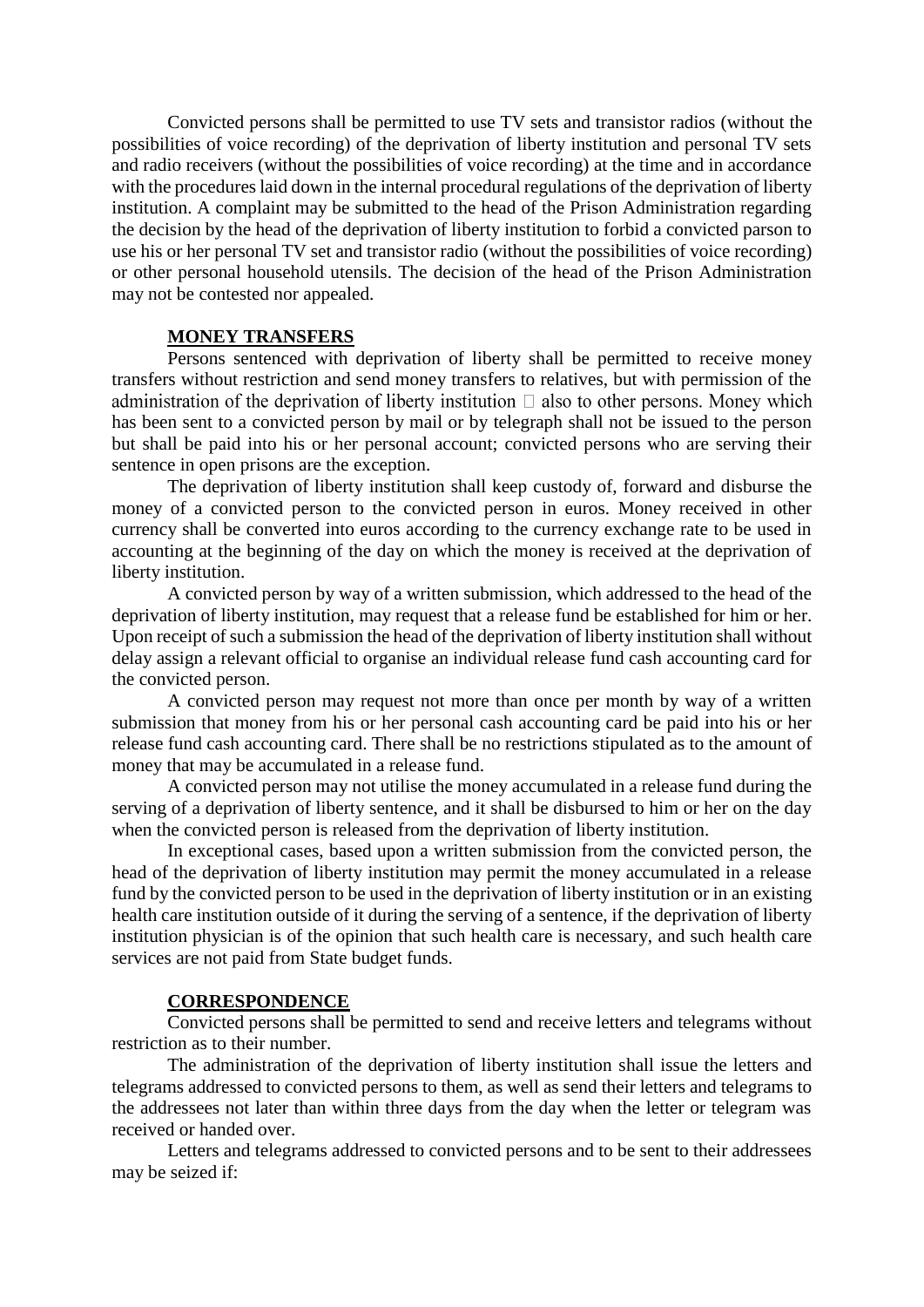- their content endangers the objectives of execution of the sentence, safety of the deprivation of liberty institution and the procedures determined therein;

- forwarding of the content thereof might promote committing of an offence subject to a criminal or administrative punishment;

- they may jeopardise the rights and interests of another person, protected by law;

- the purpose of the correspondence is the exchange of information between convicted persons who have jointly committed a criminal offence.

The letters and telegrams seized shall be registered and stored by an employee of the institution responsible for the censoring of correspondence.

## **TELEPPHONE CONVERSATIONS**

Convicted persons shall be permitted to have such number of telephone conversations at their own expense or at the expense of the addressee as is determined in the relevant type of deprivation of liberty institution and corresponds to the level of the sentence serving regime. Telephone conversations, except telephone conversations with an advocate, shall be controlled.

A convicted person who is serving the sentence at the highest level of the sentence serving regime in a partly-closed prison, an open prison or a juvenile correctional institution may, by lodging a written submission to the head of the deprivation of liberty institution, request a permission to temporarily leave the deprivation of liberty institution for up to five twenty-four hour periods due to death of a close relative or a serious illness that endangers the life of a sick person.

#### **TEMPORARY LEAVE**

In the aforesaid submission the convicted person shall state the reason for temporarily leaving the deprivation of liberty institution, the place where he or she will stay during his or her temporary leave and the contact phone number if such is available, and shall append all the documents at his or her disposal which confirm the existence of the reasons for the aforesaid temporary leave, as well as provide additional information regarding the reasons for the temporary leave to the head of the deprivation of liberty institution. If the aforesaid permission is requested by a convicted minor, he or she shall indicate the given name and surname of the adult who will accompany him or her. The head of the deprivation of liberty institution shall, upon evaluating the aforesaid submission, verify the existence of the abovesaid circumstances within three working days and may, having evaluated the possibility of the convicted person of getting to the funeral or visiting the sick relative during the intended temporary leave, the violations committed during previous occasions of temporary leave and returning to the deprivation of liberty institution at the specified time, permit the convicted person to temporarily leave the territory of the deprivation of liberty institution. The head of the deprivation of liberty institution shall indicate in the aforesaid permit the time of leaving the deprivation of liberty institution and the time when the convicted person must return to the deprivation of liberty institution. The aforesaid time period, spent outside the deprivation of liberty institution, shall be included in the term of serving of the sentence.

Penal institution chairman does not allow the convict to shortly leave penal institution territory if at least one of these conditions exists:

- Convict is sick with a dangerous infection disease in its active form, or a sickness in acute form and hasn't finished the medical course according to doctor's decision;

- Convict has committed an intentional crime in the time period of unserved term, if he has previously been conditionally released before term from servicing the sentence of deprivation of freedom;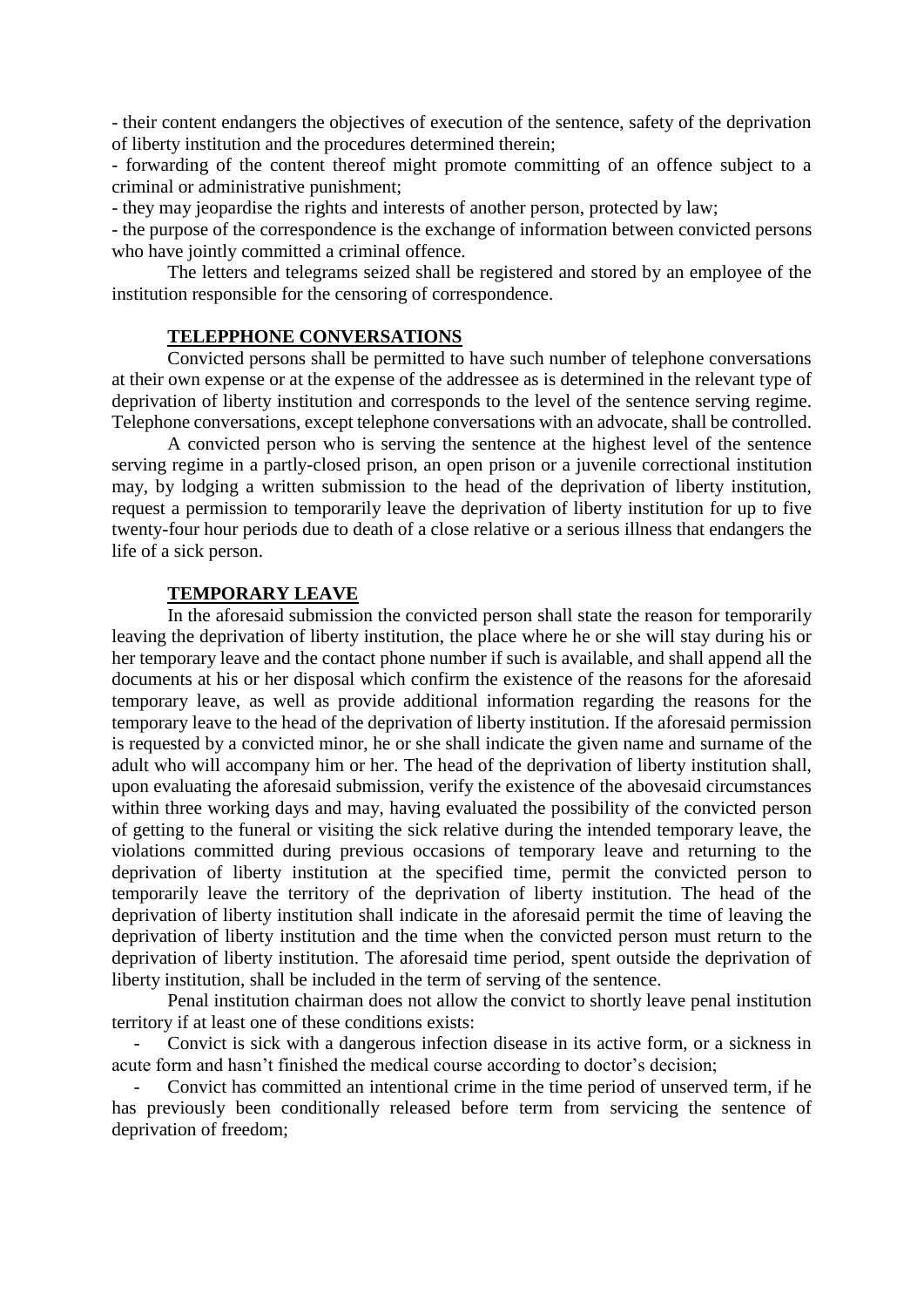Because of unjustified reasons, convict has previously not returned in penal institution in the time period stated i[n Law On The Sentence Execution Code of Latvia,](http://www.vvc.gov.lv/export/sites/default/docs/LRTA/Likumi/Sentence_Execution_Code.doc) permit in Sections 49.3 and 78.4;

Convict wants to emigrate from territory of Republic of Latvia.

Convict can challenge refusal of penal institution Chairman to give short term permit to leave penal institution's territory, in the order stated in [Law On The Sentence Execution](http://www.vvc.gov.lv/export/sites/default/docs/LRTA/Likumi/Sentence_Execution_Code.doc)  [Code of Latvia.](http://www.vvc.gov.lv/export/sites/default/docs/LRTA/Likumi/Sentence_Execution_Code.doc)

Convict, to whom penal institution Chairman gave short term permit to leave penal institution's territory, is obliged to return to institution within the time stated in permit.

If convict, to whom penal institution Chairman gave short term permit to leave penal institution's territory, while outside of it, suddenly gets sick and is placed in a treatment centre, and his health condition does not allow returning to penal institution in the time stated in permit, convict or his relatives must immediately inform penalty institution Chairman about convict's sickness and whereabouts.

If convict cannot return to penal institution in the time stated in permit because of objective and previously unpredictable or imminent reasons, his duty is to immediately inform penal institution Chairman and return to penal institution as soon as such opportunity occurs.

For not returning to penal institution in the time stated in permit, convict is called to justice according to order stated in Criminal Law on avoiding service of sentence, except the cases stated in Paragraphs second and fourth of this Section.

#### **APPLICATIONS**

Convict has the rights to write applications to state institutions, public organizations and officials.

Convict's applications regarding questions related to conditions of executing sentence of deprivation of freedom, are reviewed by penal institution's Chairman in the order stated in Law of Submissions. Convict's applications on appeal of administrative acts issued by penal institution administration and actual activity, are reviewed by Council Chairman in the order stated I n Administrative Process Law.

Convicts' correspondence with institutions of United Nations Organization, Commission of human Rights and Public Affairs of Saeima, Ombudsman's Office, prosecuting authority, court, advocate, as well as foreign convict's correspondence with his state's or its diplomatic or consular office, which is authorized to represent his interests, is not subject to check. Costs of convicts' correspondence with institutions of United Nations Organization, Commission of human Rights and Public Affairs of Saeima, Ombudsman's Office, prosecuting authority, court, advocate, as well as foreign convict's correspondence with his state's or its diplomatic or consular office, which is authorized to represent his interests, is covered by assets of penal institution.

Convict's correspondence with state government institutions is covered by penal institution assets, if on the payment card of convict there are no assets, and convict challenges actual deed or administrative acts issued by these institutions, or send application for receiving legal aid provided by state.

Convict has the right to turn to according officials with verbal application, who accept visitors in the penal institution. Reception is held without presence of other persons, if convict wishes so.

#### **RESOCIALISATION**

To ensure reaching of resocialization goals, convicts, who serve sentence in investigation prison, penal institution or detention institution for minors, are employed with or without compensation.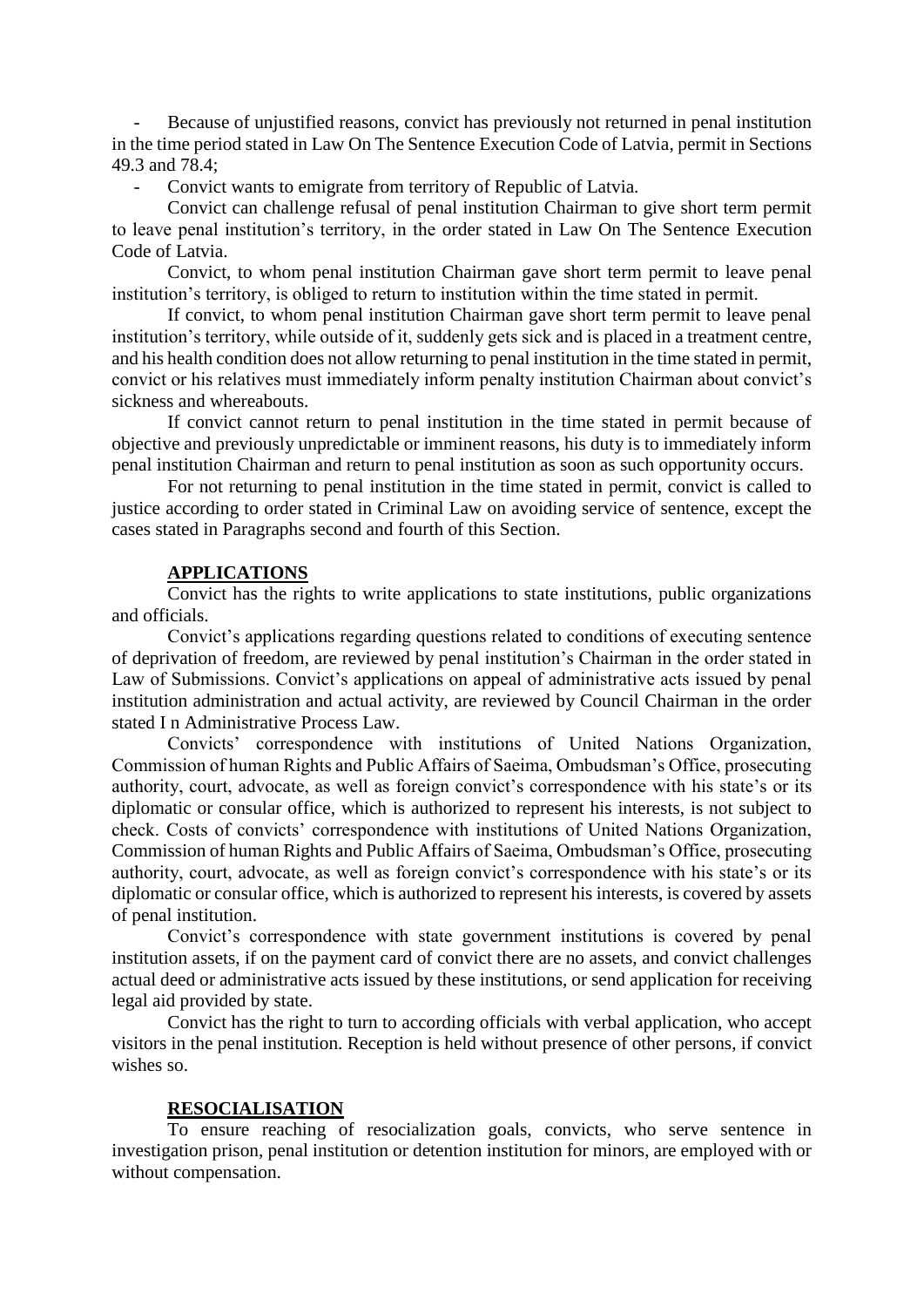Convict is employed with compensation if he has submitted a written application to penal institution Chairman, and this convict can be provided with work in the penal institution or outside of it.

Convicts are employed with compensation:

- In economic service of penal institution;
- Occupations placed in penal institution by merchants;
- Outside of penal institution, if the sentence service regimen of convict allows it.

If several convicts claim for the same position, preference is to the convict who has according education, work experience or skills.

If several convicts claim for the same position, whose education, work experience or skills are the same, preference is to the convict, whose application on employment in penal institution was registered first.

Convicts are employed without compensation only in the works of penal institution and surrounding territory maintenance, cleaning, and improvement, as well as in works of improving convict culture and social life conditions.

Convicts of deprivation of freedom are employed without compensation without their agreement, except for minors, pregnant women, women in the post-birth period until one year, women who breastfeed, convicts in pension age, as well as convicts that are disabled in first or second category.

Work without compensation convicts do in stand by order, after working hours, no longer than four hours per day. They can work longer in jobs without compensation, if convict has expressed such request. Convicts that are employed with compensation for more than four hours a day are not involved in work without compensation.

Penal institution administration ensures following the regulations of work safety normative acts in the time of mentioned work.

The convicts, who serve their sentence in closed or partially closed highest level of penalty service regimen, with a written permit from penal institution Chairman, which is coordinated with Board, can be employed outside prison territory in works of penal institution and its surrounding territory maintenance, cleaning, and improvement, without guards, by ensuring their surveillance. Surveillance of convicts is provided by penal institution.

Deprivation of freedom convict resocialization process is a set of social behavior correction and social rehabilitation, the goal of which is to promote convict's lawful behavior and create a socially positive value understanding.

Deprivation of freedom convict social behavior correction is a set of tools, which are executed in the framework of servicing deprivation of freedom penalty, to promote convict's lawful behavior and prevent reasons for illegal deed.

Deprivation of freedom convict social rehabilitation is a set of tools, which are executed in the framework of servicing deprivation of freedom penalty, so that convict would keep or learn social skills, professional or general knowledge and skills. Convict social rehabilitation stated in [Law On The Sentence Execution Code of Latvia](http://www.vvc.gov.lv/export/sites/default/docs/LRTA/Likumi/Sentence_Execution_Code.doc) is not the social service and social help provision stated in normative acts. Convict participation in resocialization should be stimulated and positively valued in the order stated in [Law On The Sentence Execution Code](http://www.vvc.gov.lv/export/sites/default/docs/LRTA/Likumi/Sentence_Execution_Code.doc)  [of Latvia.](http://www.vvc.gov.lv/export/sites/default/docs/LRTA/Likumi/Sentence_Execution_Code.doc)

Convict resocialization is executed by applying convict social behavior or social rehabilitation tools.

Convict social rehabilitation tools are applied in individual or group work form, according to the type of penal institution, sentence service regimen of the convict, and evaluation of convict risks and needs.

Convict social rehabilitation tools are: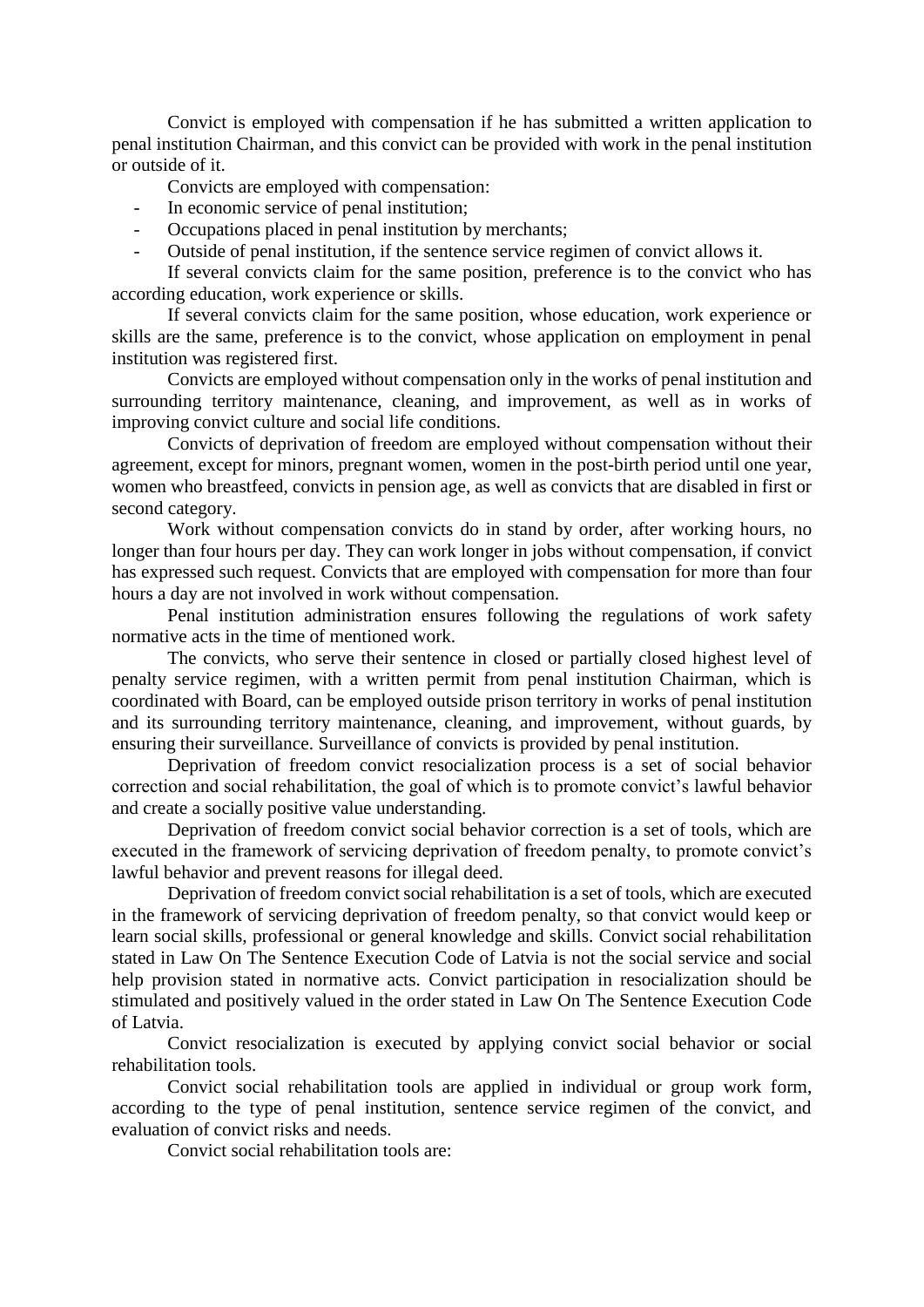$Eductation - education$  – educating the convict in general, professional, and interest education programs;

Convict involving in publicly useful employment, as set in the Law On The Sentence [Execution Code of Latvia](http://www.vvc.gov.lv/export/sites/default/docs/LRTA/Likumi/Sentence_Execution_Code.doc) (convict work in economic service of penal institution, occupations placed in penal institution or outside of it by merchants, based on the sentence service regimen of convict, employment without compensation, as set in law);

- Solving convict's social problems, taking into account the consequences of penal institution (improving, renewing, and learning provision of convict's social skills, provision of information on social services and social help options after release from freedom deprivation institution, getting person identifying documents);

- Psychological care – convict's psychological research, psychological consulting, as well as provision of psychological help in crisis situation in the penal institution;

- Organizing spare time events – involving convicts in culture, informative, art, amateur and sport events.

Convict social behavior correction tool is social behavior correction program.

In the framework of resocialization learning is provided in penal institution, so the convicted youth can have formal education. Comprehensive school learning for convicts is promoting and must be taken into account when determining their resocialization level.

In the framework of resocialization in penal institution is organized professional education learning, so convicts could work while in penal institution and after their release of sentence servicing. Convicts who are first or second group disabled, can be involved in professional education based on their wish.

In the framework of resocialization in penal institution there can be organized convict professional qualification improvement and involving in learning new specializations, which can be useful after servicing the sentence. Convict professional teaching or improving professional qualification is promoting and must be taken into account when determining their resocialization level.

Convicts with short term deprivation of freedom are not involved in general or professional education learning, but within possibilities there are interest education events organized for them, and they are involved in social behavior correction programs. Minors are provided with obligatory education learning.

## **PRIVILEGES**

For good behavior and honest attitude against work or studies, administration of penal institution can apply such encouragements to convicts:

- Express gratitude;
- Allow to use up to six additional telephone calls per year;

- Additionally assign a short or longer meeting, but no more than six additional meetings per year;

- In youth detention institutions – allow to leave the institution with parents or institution employee for up to eight hours;

- Admit the convict as conforming to terms of [Law On The Sentence Execution Code of](http://www.vvc.gov.lv/export/sites/default/docs/LRTA/Likumi/Sentence_Execution_Code.doc)  [Latvia](http://www.vvc.gov.lv/export/sites/default/docs/LRTA/Likumi/Sentence_Execution_Code.doc) fourth Paragraph of Section 50.3, before the ending of determined term;

- In open prisons – with penal institution Chairman's permit to go outside of prison territory once a month for up to two days and nights, but on holidays – up to five days and nights.

### **PUNISHMENTS**

For sentence servicing regimen requirement violation convicts can be subject to such punishments:

Expressed warning;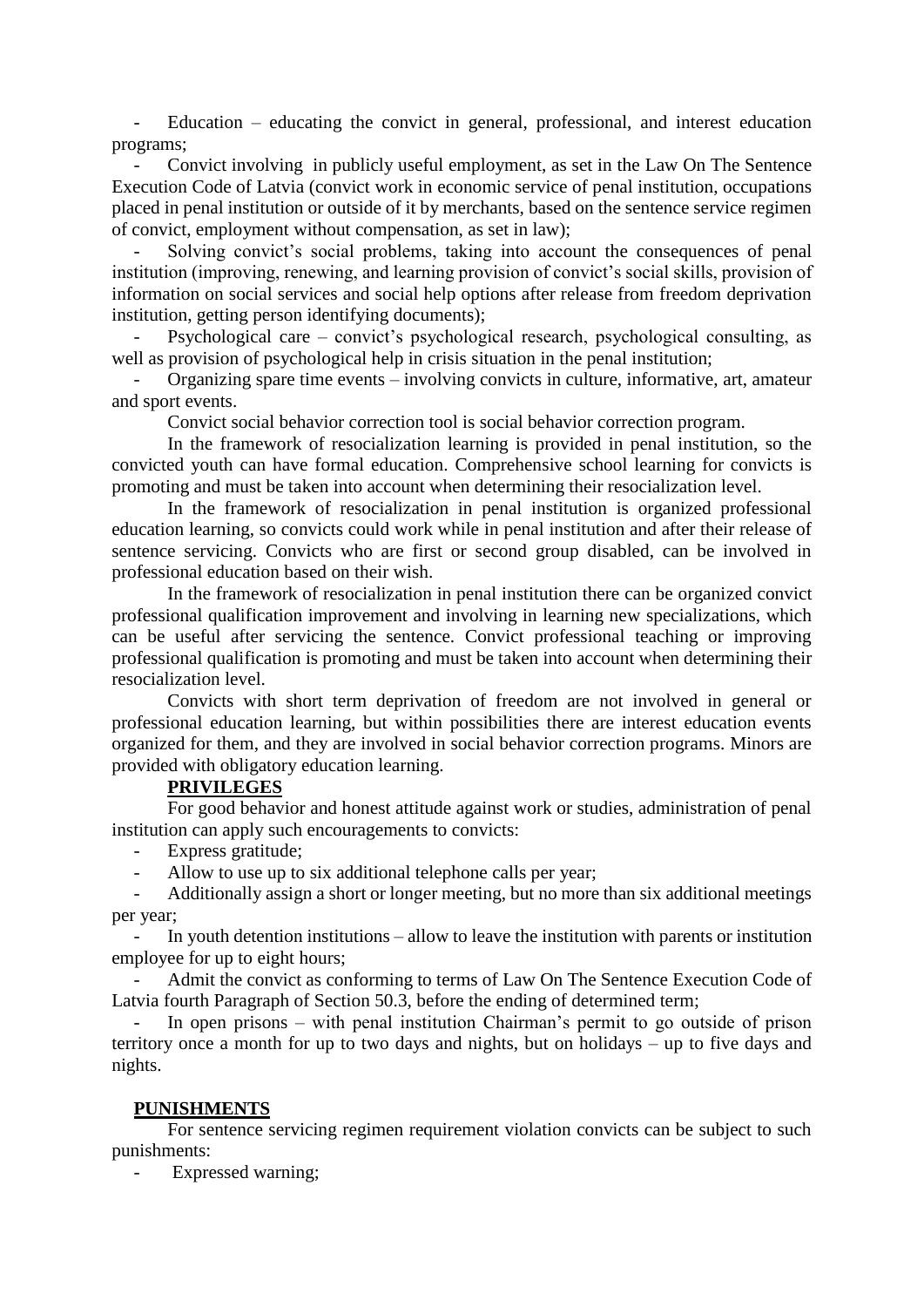- Prohibition to use personal television or radio (without voice recording option) for time period up to one month and to put it for keeping in penal institution's storeroom, or to give back to persons, who gave it to the convict for use;

Express reprimand;

Prohibit for a time period up to one month to buy groceries and tobacco products in the shop of penal institution;

For convicts servicing sentence in closed prison, to prohibit current phone conversation;

For convicts servicing sentence in partially closed prison, to prohibit phone conversations for up to 10 days;

- For convicts with deprivation of freedom for life (life sentence), who serve sentence in separate closed prison block with reinforced surveillance, to prohibit current video call;

Prohibit current meeting;

Convicts that serve their sentence in prisons, place in penalty isolator for up to 15 days and nights;

- Convicts that serve their sentence in youth detention institutions for minors, place in disciplinary isolator for up to ten days and nights;

Women who are in prisons with babies, and pregnant women cannot be placed in penalty isolator.

Only those convicts can be put in penalty isolator, who have conducted rude or systematic sentence service violations.

Rude sentence servicing violations are considered:

Physical resistance to institution employees or their defamation;

Physical influencing or other type of harassment of other convicts;

Use, keeping and distributing of alcohol, drugs, toxic or psychotropic substances;

Refusal of inspection, the goal of which is to state if convict has used alcohol, drugs, toxic or psychotropic substances;

Refusal to go to medical institution for conducting medical inspection, if convict doesn't agree to alcohol concentration in exhaled breath or its results;

Participating in a card game or other gambling game to gain material or other type of benefit, and extortion of winnings;

Refusal to execute lawful request of penal institution employees;

- Organizing and participating in convict grouping, to resist prison administration lawful deed or to subordinate other convicts;

- Inciting other convicts to violations;
- Use and keeping of mobile phone, its components, and SIM card (except open prisons);
- Intended damaging of prison property;
- Unwarranted leaving of open prison territory.

Systematic regimen violations are considered penal institution internal regulation violations that have been conducted two or more times in the period of last six months.

For sentence servicing regimen violations in open prisons convicts can be subject to such penalties:

Express reprimand;

Prohibition to leave territory determined by prison administration for time period up to three months;

Placing in penalty isolator for time up to 15 days and nights.

# **CELL CONDITIONS**

-

Convicts who serve their sentence in penal institutions, are to be provided with conditions conforming to epidemiological security and hygiene rules. Norm of living space for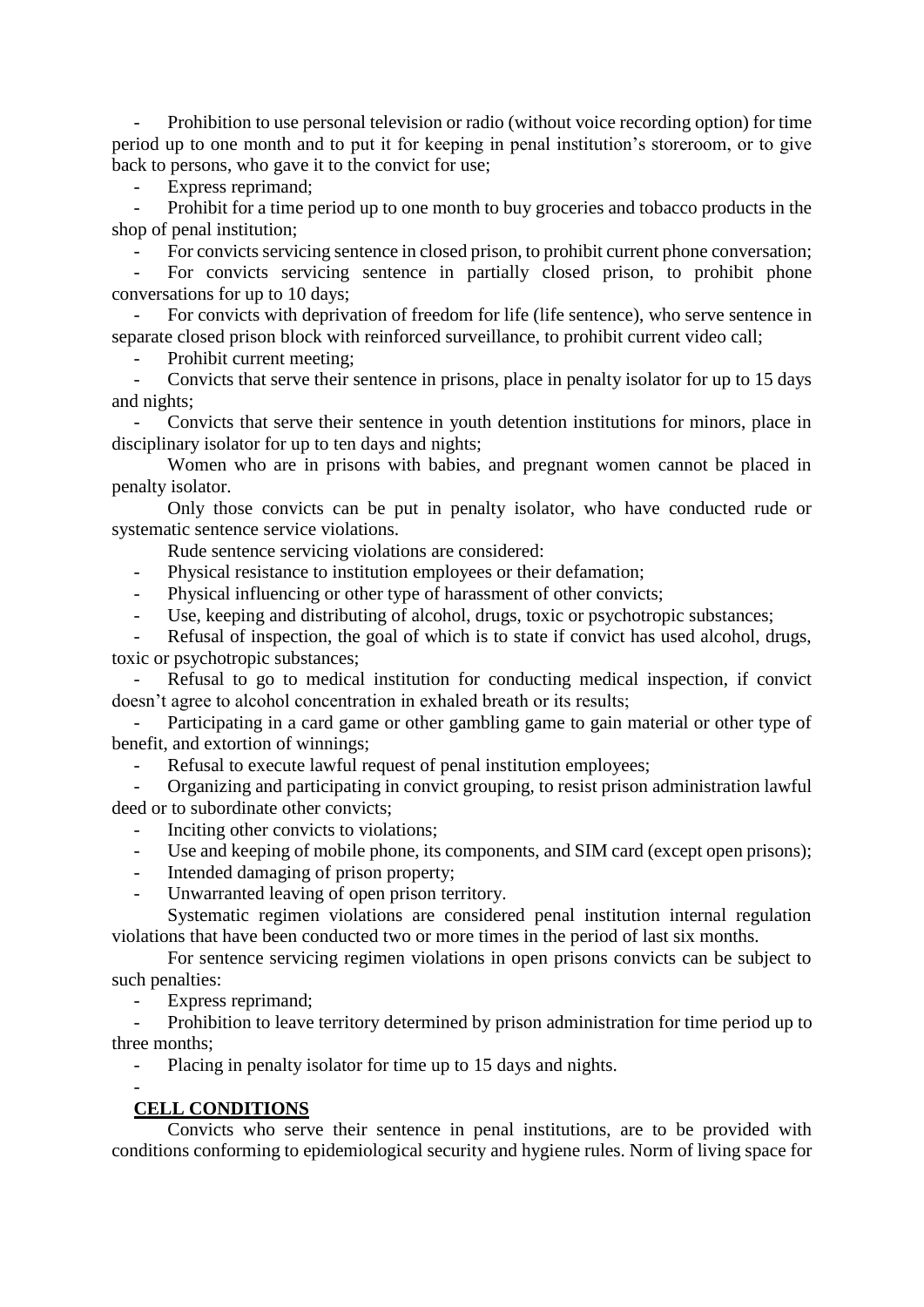one convict cannot be smaller than 4 square meters, but in single imprisonment cells – 9 square meters.

Convict must be allotted with individual sleeping place and bedding. Convicts must be provided with linens according to season.

Convicts receive food that ensures normal life functions of the body.

Better living space and mode of life conditions, as well as bigger food norms are provided to pregnant women, mother who breastfeed, minors, and the sick. These persons with a conclusion from medical commission are allowed to additionally receive product packages and parcels.

By request from mother and orphan's court approval, child can stay together with his mother in penal institution up to four years of age in full state maintenance. Child's food, hygiene item, clothing and care equipment norms in penal institutions are determined by the Cabinet of Ministers.

Administration of penal institution no later than three months before child reaches age of four, informs orphan's court by parent place of residence that the time when child can stay with his mother in penal institution is ending. Orphan's court, after previously inspecting conditions in child father's place of residence, gives the child in caring of father. If giving the child to father is not possible, orphan's court organizes child's care outside the family. When choosing further place of residence for child, orphan's court takes into account child's mother's opinion.

Convicts who serve their sentence in closed or partially closed prisons in the lowest regimen of sentence servicing, are to be provided with type of clothing and shoes as stated in penal institution inner regulations.

#### **HEALTH CARE**

Convicts receive health care services paid from state budget, in the amount and order stated in normative acts on health care financing and organizing. Health care services that state budged doesn't cover, convicts receive in the order stated in Medical Treatment Law.

Additionally to health care volume stated in normative acts on health care financing and organizing, convicts receive immediate dental care. Cabinet of Ministers determines convict health care execution order.

If in the time of servicing sentence, the convict (woman) gives birth to a child, administration of penal institution is obliged to inform in written form on registering child birth the registry office in territory of which the penal institution is located.

Administration of penal institution provides in the institution the necessary measures for infection disease prevention and combating them in cases of possible spreading of a disease. Convicts who are sick with tuberculosis in active form or infected with human immunodeficiency virus, are treated in specially arranged penal institution hospitals or hospital departments with reinforced external guarding and internal surveillance. For treatment of these convicts, doctors from other health institutions can be invited, if necessary.

#### **WHEN I WILL BE RELEASED?**

Convict can ask for conditional release before sentence servicing term, including stating of electronic surveillance, if he conforms to terms of [Law On The Sentence Execution Code of](http://www.vvc.gov.lv/export/sites/default/docs/LRTA/Likumi/Sentence_Execution_Code.doc)  [Latvia](http://www.vvc.gov.lv/export/sites/default/docs/LRTA/Likumi/Sentence_Execution_Code.doc) fourth Paragraph of Section 50.3, actually has serviced the sentence part stated in Criminal Law, and conforms to other criteria stated in Criminal Law.

Conditional release before sentence service term and stating of electronic surveillance are not suggested if convict has serviced the sentence part stated in Criminal Law that has to be served for suggestion of conditional release before sentence servicing term.

Grounds for convict release of servicing sentence are: